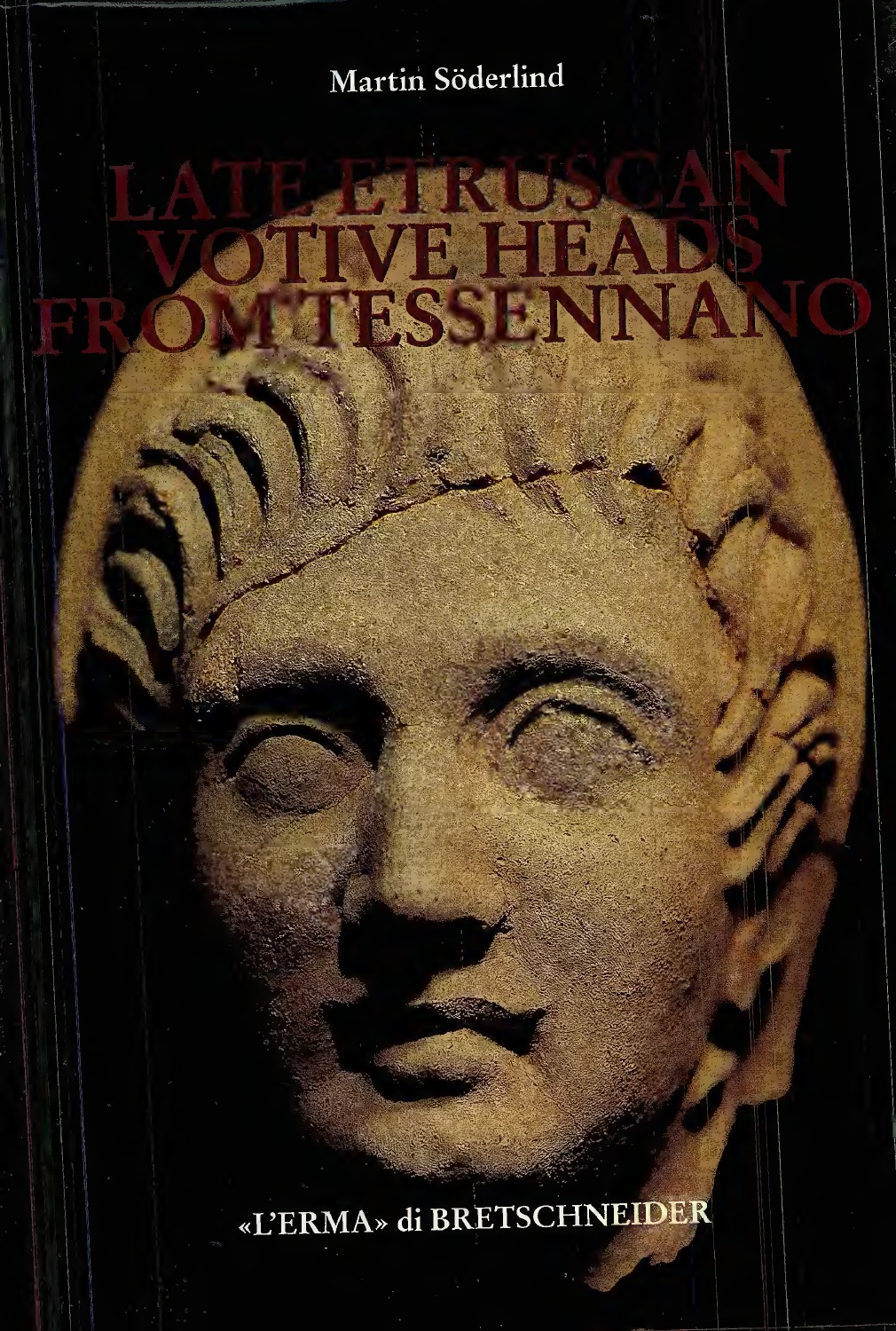Martin Söderlind

# LATE ETRUSCAN VOTIVE HEADS FROM TESSENNANO

Production, Distribution, Sociohistorical Context

L'ERMA>> di BRETSCHNEIDER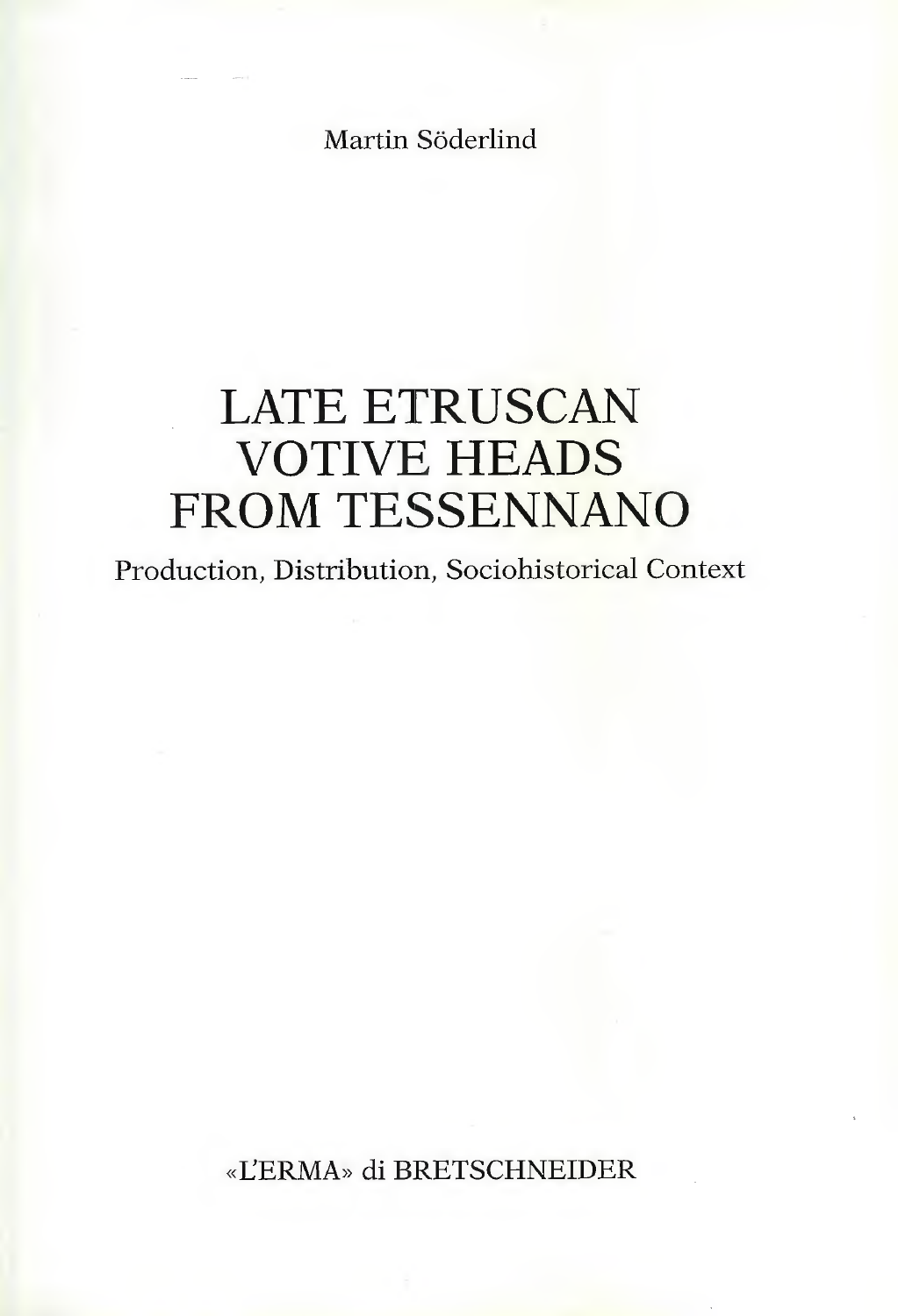MARTIN SODERLIND *Late Etruscan Votive Heads from Tessennano* Production, Distribution, Sociohistorical Context

© Copyright 2002 <<L'ERMA>> di BRETSCHNEIDER Via Cassiodoro, 19 – 00193 Roma

> *Pro getto grafico:* «L'ERMA» di BRETSCHNEIDER

Tutti i diritti riservati. È vietata la riproduzione di testi e illustrazioni senza ii permesso scritto dell'Editore.

#### **Söderlind, Martin**

Late Etruscan votive heads from Tessennano : production, distribution, sociohistorical context / Martin Sdderlind. - Roma: <<L'ERMA>> di BRETSCHNEIDER, 2002. - 433 p. ill. ; 24 cm. - (Studia archaeologica; 118) ISBN 88-8265-186-X

CDD 21. 937.2<br>1. Sculture etrusche - Tessennano

2. Oggetti di scavo etruschi - Tessennano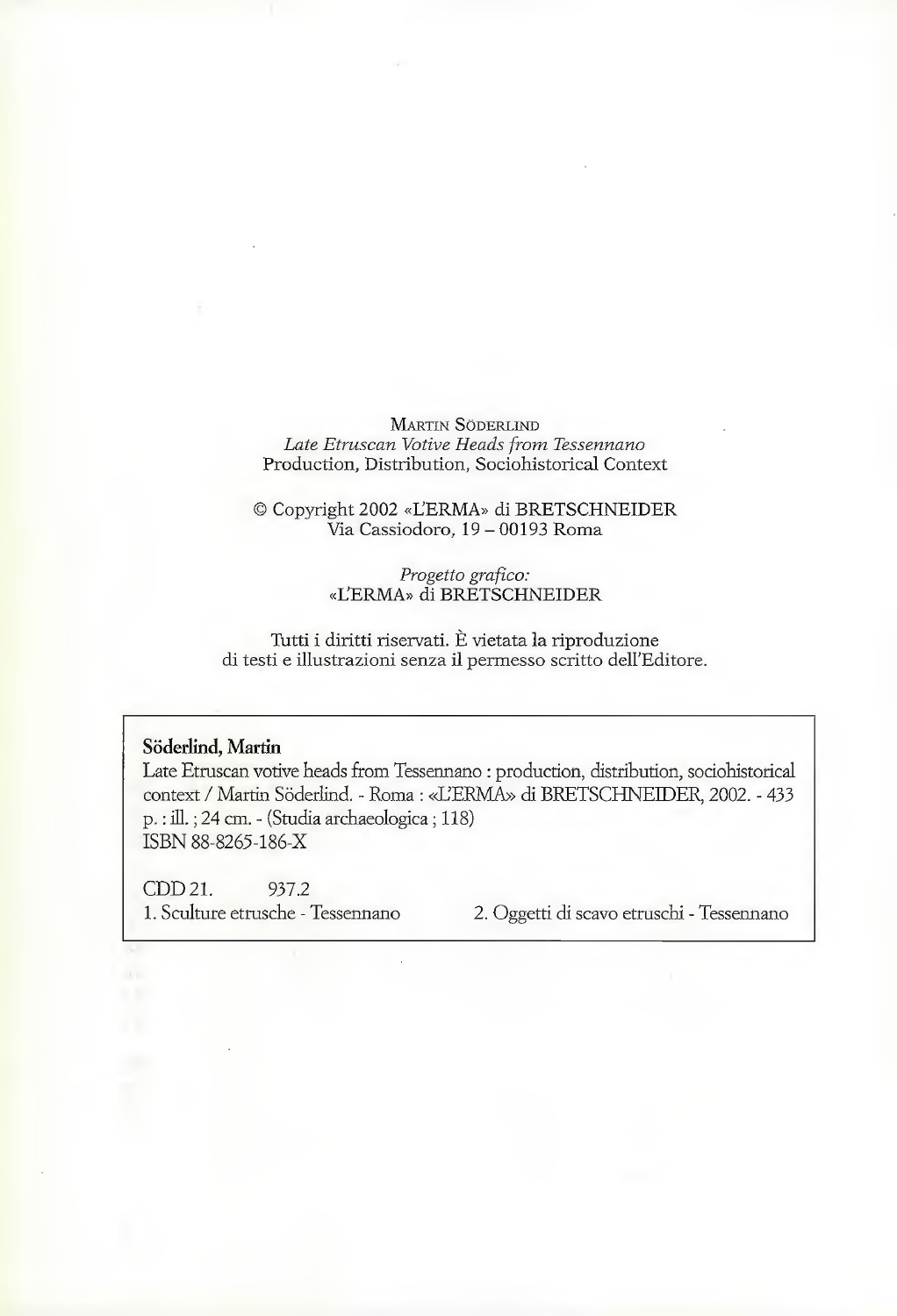## **CONTENTS**

|                                                         | p.            | 9  |
|---------------------------------------------------------|---------------|----|
|                                                         | $\gg$         | 11 |
|                                                         | $\mathcal{V}$ | 17 |
| I GENERAL INTRODUCTION: AIMS AND METHODS                | $\mathcal{P}$ | 35 |
|                                                         | $\mathcal{P}$ | 43 |
|                                                         | $\mathcal{V}$ | 43 |
|                                                         | $\gg$         | 43 |
|                                                         | $\mathcal{V}$ | 44 |
|                                                         | $\mathcal{V}$ | 46 |
|                                                         | $\mathcal{D}$ | 46 |
|                                                         | $\mathcal{V}$ | 47 |
|                                                         | $\mathcal{D}$ | 48 |
|                                                         | $\gg$         | 48 |
|                                                         | $\mathcal{D}$ | 48 |
|                                                         | $\mathcal{V}$ | 49 |
|                                                         | $\mathcal{V}$ | 51 |
|                                                         | $\mathcal{D}$ | 51 |
|                                                         | $\mathcal{D}$ | 51 |
|                                                         | »             | 52 |
|                                                         | $\mathcal{V}$ | 52 |
|                                                         | $\gg$         | 53 |
|                                                         | $\mathcal{V}$ | 53 |
|                                                         | $\mathcal{D}$ | 55 |
|                                                         | $\mathcal{V}$ | 55 |
|                                                         | $\mathcal{P}$ | 57 |
| 2.a Type AI. 2.b Type AII. 2.c Type AIII. 2.d Type AIV. |               |    |
| 2.e Type AV. 2.f Type AVI. 2.g Type AVII. 2.h Type      |               |    |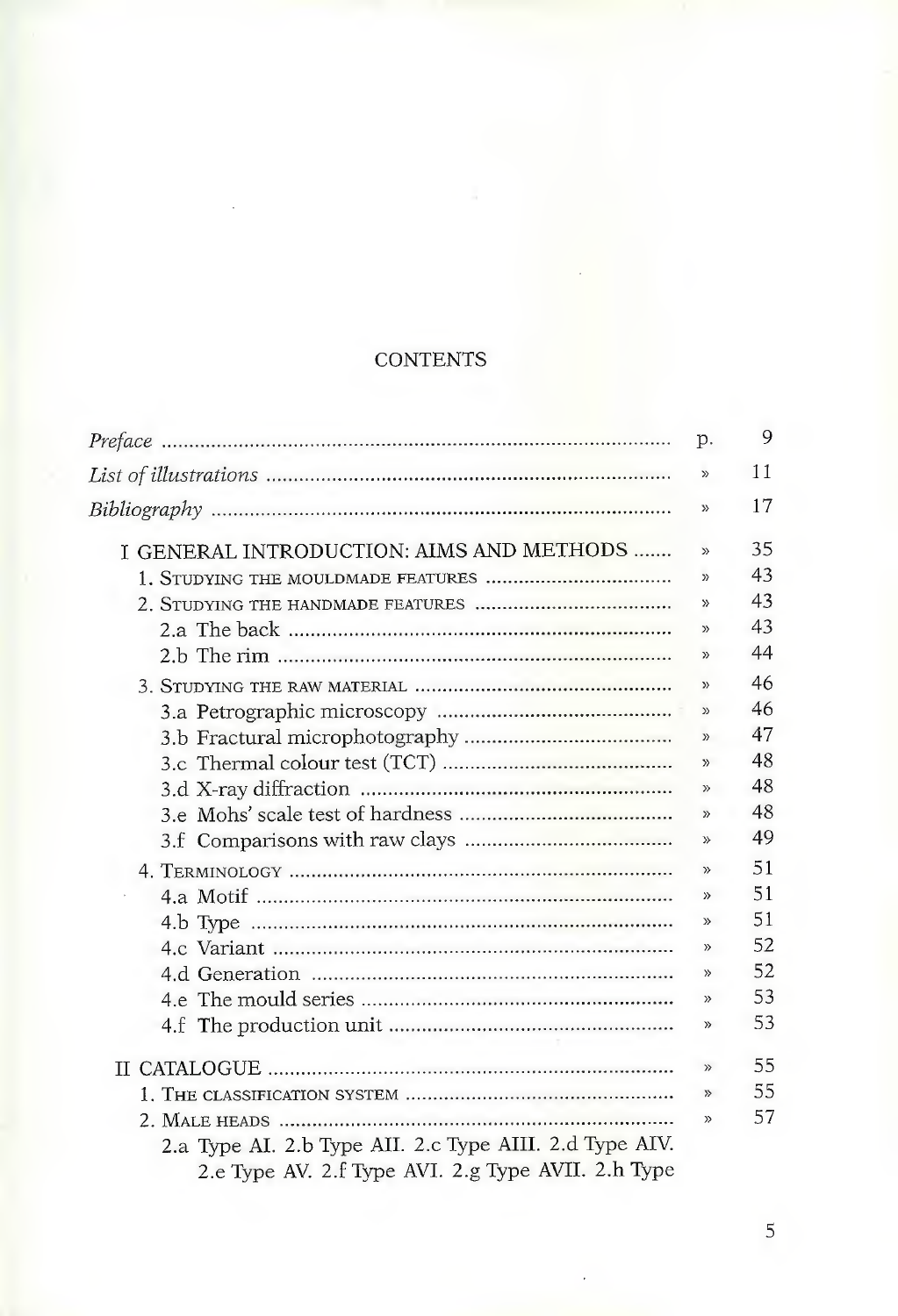| 152<br>AVIII. 2.i Type AIX. 2.j Type AX. 2.k Type AXI.                                                                                                             |                     |            |
|--------------------------------------------------------------------------------------------------------------------------------------------------------------------|---------------------|------------|
|                                                                                                                                                                    | $\mathcal{V}$       | 57         |
| 3.a Type BI. 3.b Type BII. 3.c Type BIII. 3.d Type BIV.<br>$\sim$ $\lambda$<br>3.e Type BV. 3.f Type BVI. 3.g Other sampled                                        | $\mathcal{V}$<br>y) | 153<br>153 |
|                                                                                                                                                                    | $\mathcal{P}$       | 183        |
| 4.a Type CI. 4.b Type CII. 4.c Type CIII. 4.d Type CIV.<br>4.e Type CV. 4.f Type CVI. 4.g Type CVII. 4.h Type<br>CVIII. 4.i Type CIX. 4.j Type CX. 4.k Type CXI 73 |                     |            |
|                                                                                                                                                                    | X)                  | 183        |
|                                                                                                                                                                    | $\mathcal{V}$       | 203        |
|                                                                                                                                                                    | >>                  | 204        |
|                                                                                                                                                                    | $\gg$               | 207        |
|                                                                                                                                                                    | $\mathcal{D}$       | 207        |
|                                                                                                                                                                    | $\mathcal{D}$       | 214        |
|                                                                                                                                                                    | $\gg$               | 214        |
|                                                                                                                                                                    | $\mathcal{D}$       | 215        |
|                                                                                                                                                                    | X)                  | 227        |
|                                                                                                                                                                    | »                   | 236        |
|                                                                                                                                                                    | $\gg$               | 239        |
|                                                                                                                                                                    | X)                  | 241        |
|                                                                                                                                                                    | y)                  | 241        |
|                                                                                                                                                                    | »                   | 241        |
| 3. THE ARCHETYPES AND FIRST GENERATION MOULDS                                                                                                                      | »                   | 245        |
|                                                                                                                                                                    | »                   | 247        |
|                                                                                                                                                                    | $\mathcal{V}$       | 255        |
|                                                                                                                                                                    | $\mathcal{V}$       | 255        |
|                                                                                                                                                                    | »                   | 258        |
| 6. HANDMADE IMPROVEMENTS OF THE MOULDED FEATURES                                                                                                                   | »                   | 259        |
|                                                                                                                                                                    | $\mathcal{D}$       | 262        |
|                                                                                                                                                                    | $\mathcal{V}$       | 263        |
| 8.a Kilns                                                                                                                                                          |                     | 263        |
| <b>CALL OF</b>                                                                                                                                                     | ≫                   | 265        |
|                                                                                                                                                                    | $\mathcal{D}$       | 265        |
|                                                                                                                                                                    | $\gg$               | 266        |
|                                                                                                                                                                    | $\mathcal{P}$       | 266        |
|                                                                                                                                                                    | »                   | 267        |
| ΞI<br>10. REPLICATION OF THE SERIAL PRODUCTION                                                                                                                     | ≫                   | 269        |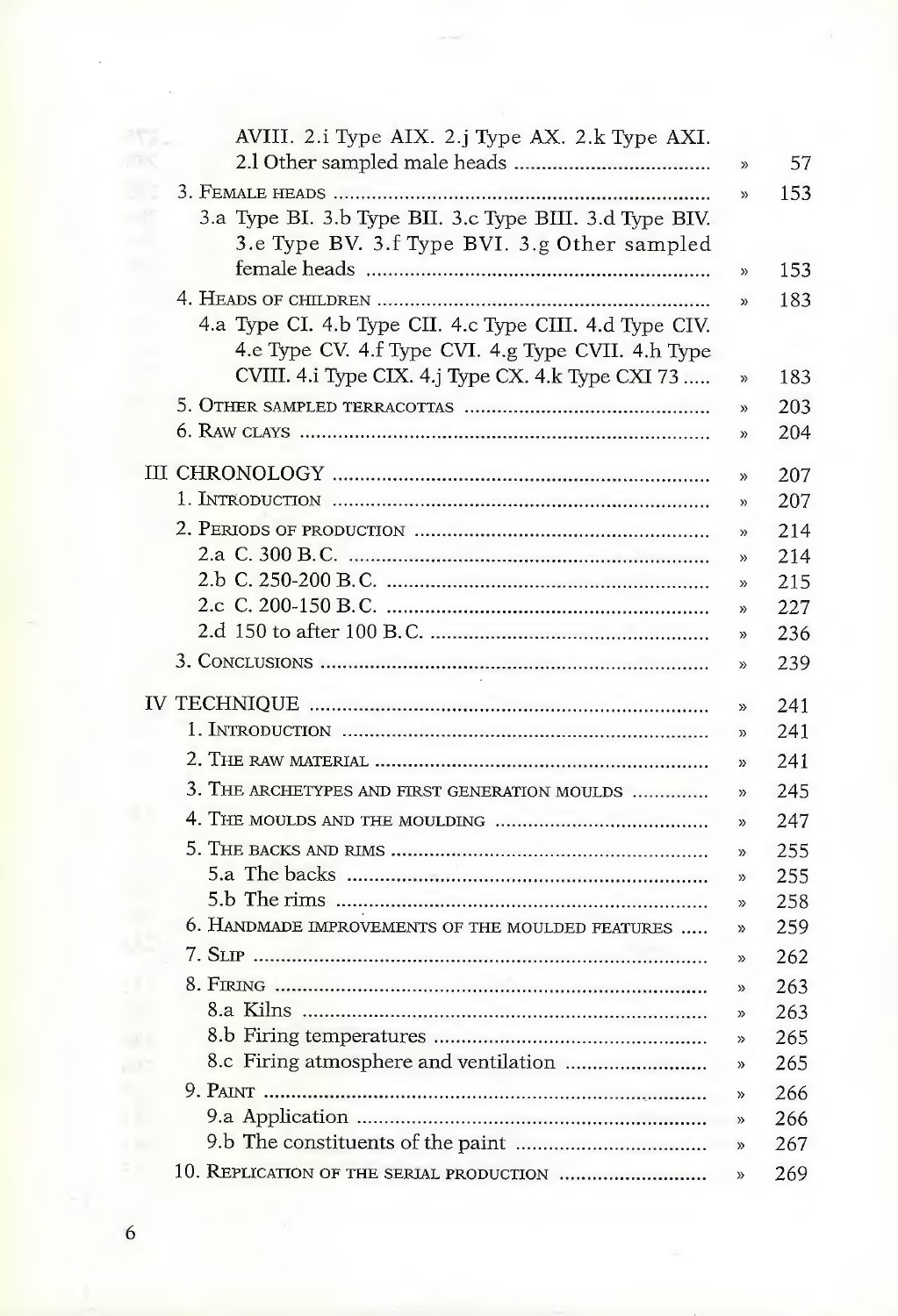| V THE PRODUCTION: LOCATION, ORGANIZATION AND PATTERNS | $\gg$              | 275 |
|-------------------------------------------------------|--------------------|-----|
|                                                       | $\gg$              | 275 |
|                                                       | $\mathcal{D}$      | 275 |
| 2.a Mouldmade features and retouchings                | $\mathcal{V}$      | 282 |
|                                                       | $\mathcal{V}$      | 285 |
|                                                       | $\mathcal{V}$      | 290 |
|                                                       | $\mathcal{D}$      | 292 |
| 3. ORGANIZATION AND PATTERNS OF PRODUCTION            | $\gg$              | 294 |
|                                                       | $\mathcal{D}$      | 294 |
|                                                       | $\mathcal{V}$      | 297 |
|                                                       | Y)                 | 306 |
|                                                       | $\mathcal{Y}$      | 309 |
|                                                       | $\mathcal{D}$      | 309 |
|                                                       | $\mathcal{D}$      | 311 |
|                                                       | $\mathcal{D}$      | 311 |
|                                                       | $\mathcal{V}$      | 316 |
|                                                       | $\mathcal{V}$      | 316 |
|                                                       | $\rightarrow$      | 317 |
|                                                       | $\mathcal{D}$      | 319 |
| 3.a The literary and epigraphical evidence            | $\mathcal{D}$      | 319 |
|                                                       | $\mathcal{D}$      | 321 |
|                                                       | $\mathcal{D}$      | 322 |
|                                                       | $\mathcal{P}$      | 326 |
|                                                       | $\mathcal{V}$      | 331 |
|                                                       | $\boldsymbol{\gg}$ | 331 |
|                                                       | $\mathcal{V}$      | 332 |
|                                                       | $\mathcal{D}$      | 334 |
|                                                       | »                  | 337 |
|                                                       | $\gg$              | 339 |
|                                                       | $\mathcal{D}$      | 339 |
|                                                       | $\mathcal{V}$      | 342 |
|                                                       | $\mathcal{D}$      | 345 |
|                                                       |                    | 345 |
| 2. DEMOGRAPHY AND PRODUCTIONAL OUTPUT                 | $\mathcal{D}$      | 346 |
|                                                       | $\mathcal{D}$      | 346 |
|                                                       | $\mathcal{V}$      | 358 |
|                                                       | $\mathcal{V}$      | 361 |
|                                                       | $\mathcal{V}$      | 361 |
|                                                       | $\mathcal{D}$      | 365 |

 $\boldsymbol{7}$ 

 $\frac{1}{2}$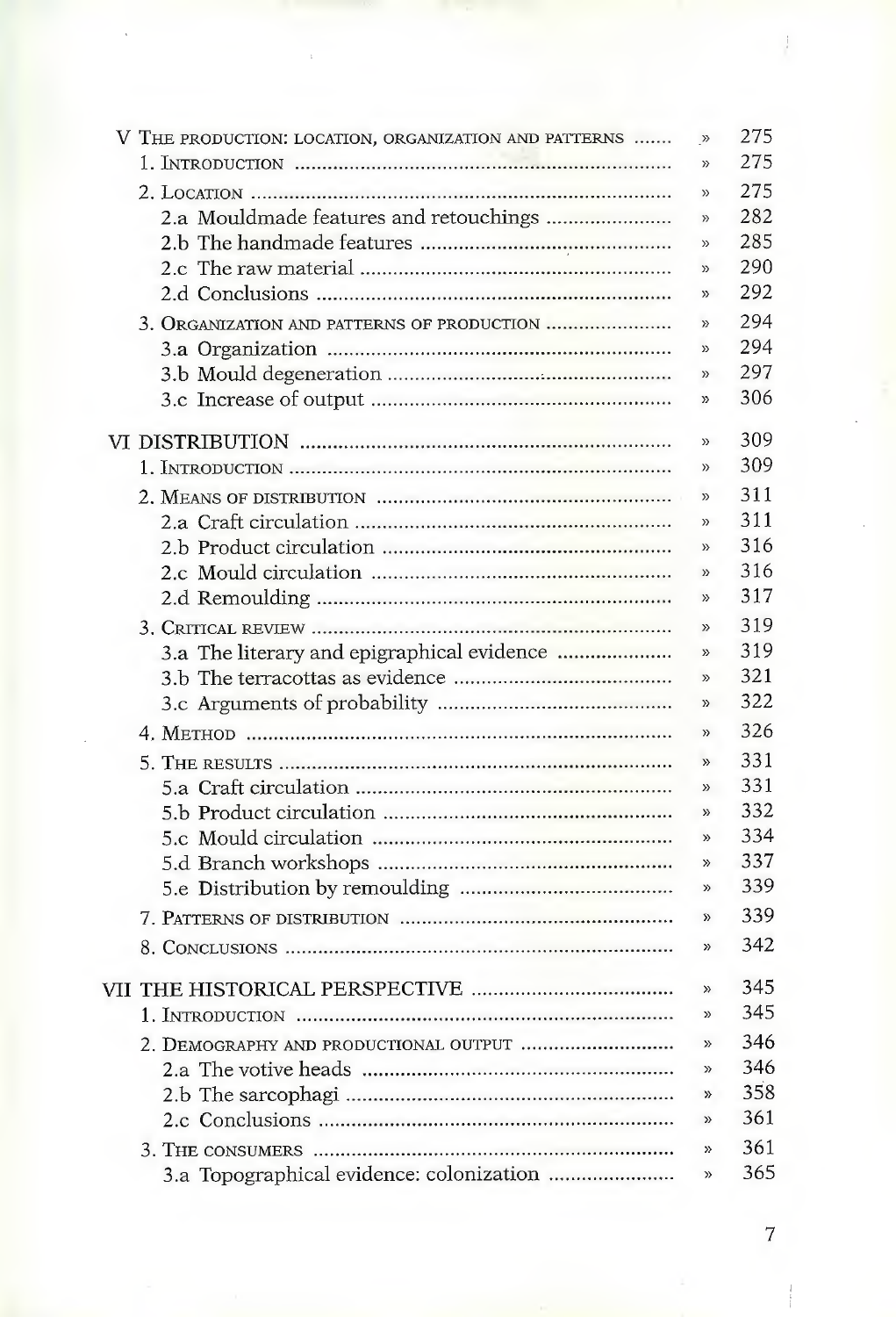|                                                          |               | 369 |
|----------------------------------------------------------|---------------|-----|
|                                                          |               | 375 |
|                                                          | $\mathcal{D}$ | 380 |
|                                                          |               | 381 |
|                                                          |               | 389 |
|                                                          |               | 393 |
| APPENDIX II. Mineralogical characteristics by Siv Olsson | $\mathcal{P}$ | 425 |

 $\sim$ 

 $\overline{\phantom{a}}$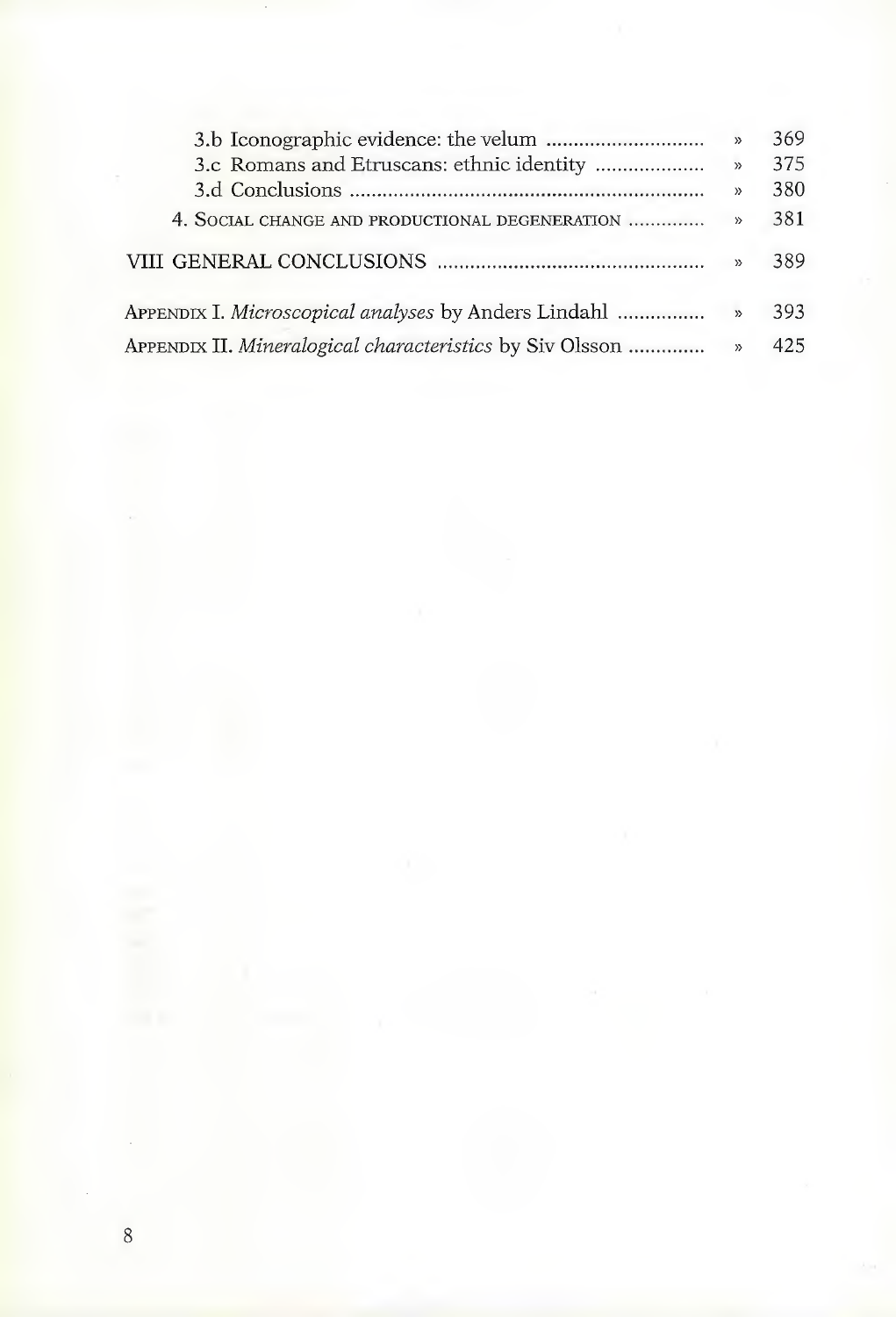#### PREFACE

This study would not have been possible without the aid from several persons. At my own department, I wish to thank Professor Pär Göran Gierow, Professor Eva Rystedt, Professor Orjan Wikander, Dr. Charlotte Wikander and Dr. Paavo Roos. I would also like to express my gratitude to the staff at the Laboratory for Ceramic Research, Lund University, Dr. Anders Lindahi, Dr. Ole Stilborg, Dr. Siv Olsson and Professor Birgitta Hulthén as well as to Dott. Pierluigi Bianchetti at the Istituto Centrale per il Restauro at Rome. At the Museo Archeologico di Tuscania, I am grateful to D.ssa Sara Costantini. I also whish to thank Ms. Enrica Foschi, conservator at the Museo Archeologico Nazionale di Civitavecchia, the staff at the Swedish Institute at Rome, various persons at the Soprintendenza per. l'Etruria Meridionale and at the archaeological museums at Tarquinia, Vulci, Barbarano Romano, the Museum of Villa Giulia in Rome, at the Museum of Mediterranean and Near Eastern Antiquities at Stockholm, the Department of Material analysis and Archaeological conservation and at the Library at Lund University.

This book has been printed with financial aid from The Gunvor and Josef Anér Foundation, The Crafoord Foundation and The Lund University.

For other finanical aid, I would like to thank The Lars Johan Hiertas Minne Foundation, The Harald and Tonny Hagendahl Foundation, The Gunvor and Josef Anér Foundation, The Torsten and Ingrid Gihl Foundation, The Hildur Gabrielsson Donation, Fondazione Famiglia Rausing, The Landshövding Per Westlings Memory Foundation, The Society of Science at Lund, The Per Erik Lindahl's Foundation for Grants and The Erik Philip-Sorensen Foundation.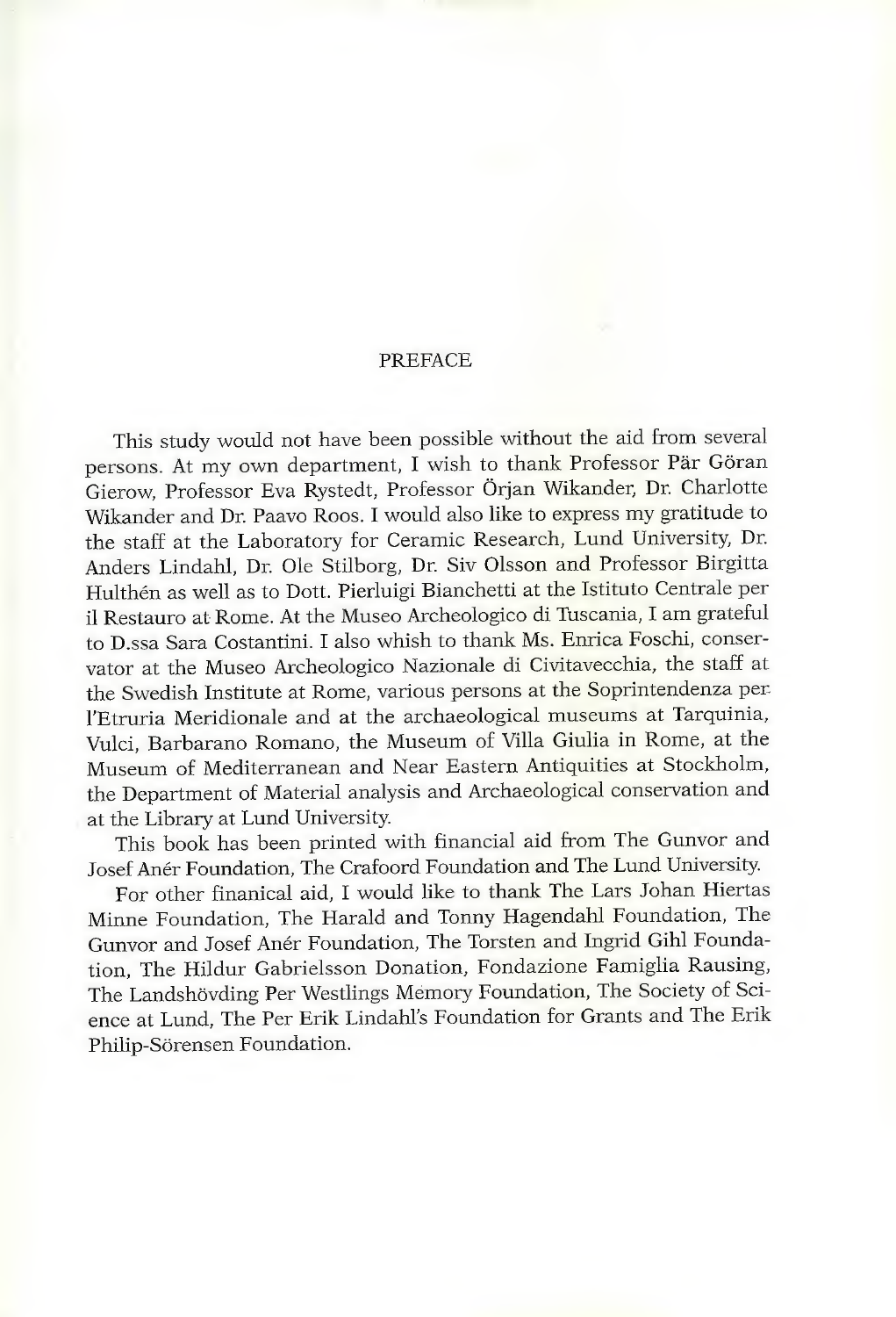### FIGURES AND TABLES

| Fig. 1.  | Model stemma of arche-        |             | raw clay outside Tuscania.  |
|----------|-------------------------------|-------------|-----------------------------|
|          | type, moulds and casts.       |             | 1. Pian di Mola. 2. Fonta-  |
| Fig. 2.  | South Etruria.                |             | nile delle Donne.           |
| Fig. 3.  | The location of the votive    | Fig. 14.    | Location of sampling of     |
|          | deposit.                      |             | raw clay outside Saturnia.  |
| Fig. 4.  | Finds from the votive deposit | Fig. 15.    | Profiles of AIa1-AIg1.      |
|          | at Tessennano. From the       | Fig. 16.    | AIb1.                       |
|          | left: foot, head, male geni-  | Fig. 17.    | AIc1.                       |
|          | tals, torso and uterus (Pho-  | Fig. 18a.   | AId1.                       |
|          | to Ove Kaneberg).             | Fig. 18b.   | AId1.                       |
| Fig. 5.  | Amount (%) of votive heads    | Fig. 19.    | AIe1.                       |
|          | of the total of preserved     | Fig. 20.    | AIg1.                       |
|          | offerings from the deposit.   | Fig. $21$ . | Profiles of AI(h1-h3) and   |
| Fig. 6.  | Amount (%) of male and        |             | $Alh\alpha1$ .              |
|          | female heads and heads of     | Fig. 22.    | $AI(h1)$ .                  |
|          | children.                     | Fig. 23.    | $AI(h2)$ .                  |
| Fig. 7.  | Forms of backs.               | Fig. 24a.   | $AI(h3)$ .                  |
| Fig. 8.  | Forms of rims frontally       | Fig. 24b.   | $AI(h3)$ .                  |
|          | viewed.                       | Fig. 24c.   | $AI(h3)$ .                  |
| Fig. 9.  | Forms of rims viewed from     | Fig. 24d.   | $AI(h3)$ .                  |
|          | the side.                     | Fig. 25.    | AIha.                       |
| Fig. 10. | Locations of samplings of     | Fig. 26.    | Profiles of AI(i1-2) and    |
|          | raw clays from Tarquinia.     |             | AIj1.                       |
|          | 1. San Vincenzo, 2. Tiro a    | Fig. 27a.   | $AI(i1)$ .                  |
|          | Segno. 3. Gabelletta. 4. Mon- | Fig. 27b.   | $AI(i1)$ .                  |
|          | terozzi. 5. Santa Maria in    | Fig. 28a.   | $AI(i2)$ .                  |
|          | Castello.                     | Fig. 28b.   | $AI(i2)$ .                  |
| Fig. 11. | Location of sampling of       | Fig. 29.    | Profiles of $AI(k^11-15)$ . |
|          | raw clay from Tessennano.     | Fig. 30.    | AI(k <sup>1</sup> 1).       |
| Fig. 12. | Location of sampling of       | Fig. 31.    | $AI(k^{1}4).$               |
|          | raw clay outside Vulci.       | Fig. 32a.   | $AI(k15)$ .                 |
| Fig. 13. | Location of sampling of       | Fig. 32b.   | $AI(k15)$ .                 |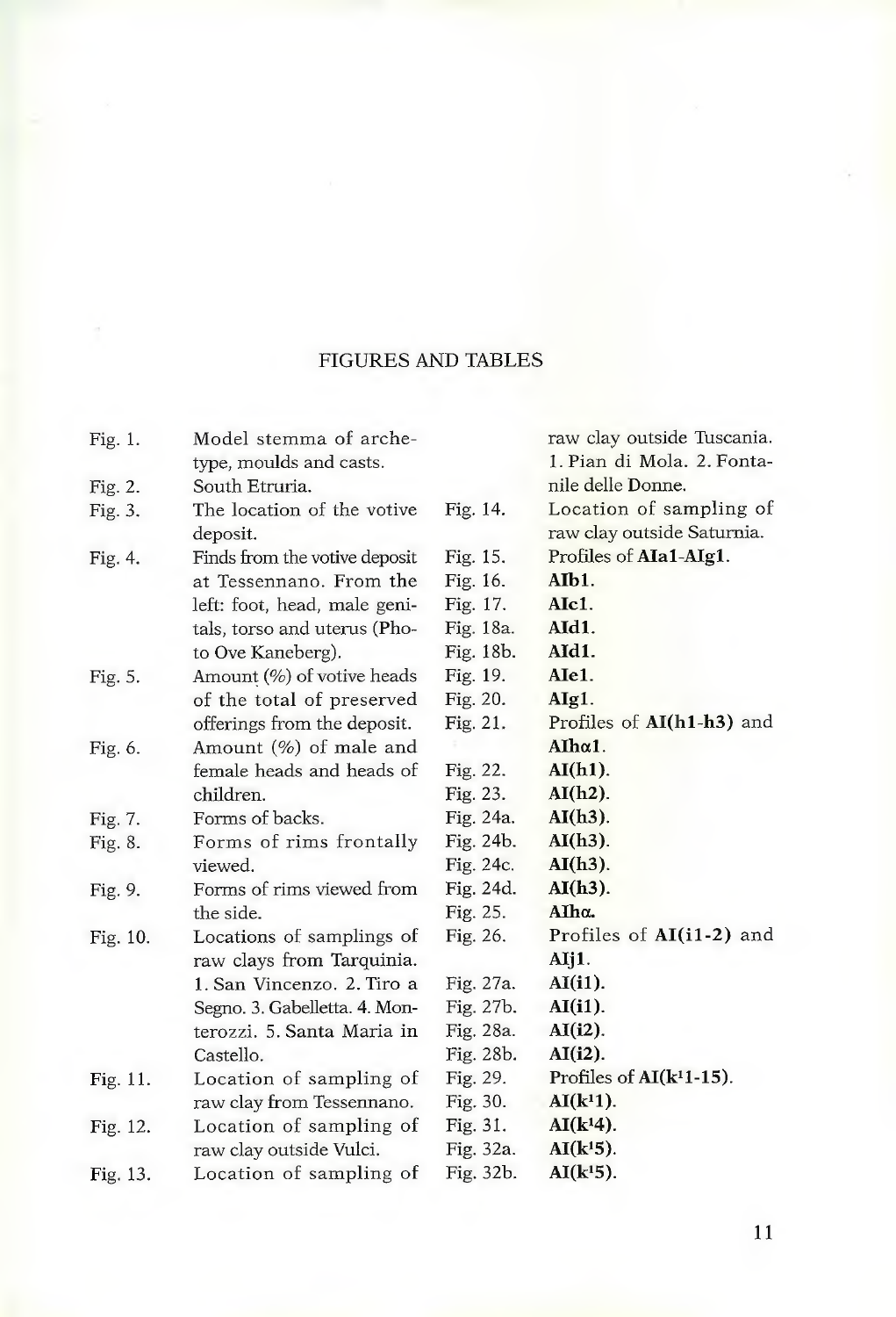| Fig. 33a. | $AI(k^16)$ .                                |           | АПс1-2, АПd1, АПе1, АПα1,                             |
|-----------|---------------------------------------------|-----------|-------------------------------------------------------|
| Fig. 33b. | $AI(k^16)$ .                                |           | AIIB1.                                                |
| Fig. 34a. | $AI(k19)$ .                                 | Fig. 66a. | AIIa1.                                                |
| Fig. 34b. | $AI(k^{19})$ .                              | Fig. 66b. | AIIa1.                                                |
| Fig. 35a. | $AI(k110)$ .                                | Fig. 67.  | AIIb1.                                                |
| Fig. 35b. | AI(k <sup>1</sup> 10).                      | Fig. 68a. | AIIc1.                                                |
| Fig. 36a. | AI(k <sup>1</sup> 11).                      | Fig. 68b. | AIIc1.                                                |
| Fig. 36b. | AI(k <sup>1</sup> 11).                      | Fig. 69.  | AIIc2.                                                |
| Fig. 37a. | AI(k <sup>1</sup> 12).                      | Fig. 70.  | AIId1.                                                |
| Fig. 37b. | AI(k <sup>1</sup> 12).                      | Fig. 71.  | AIIe1.                                                |
| Fig. 38.  | AI(k <sup>1</sup> 13).                      | Fig. 72.  | Profiles of AIIg <sup>1</sup> 1, AIIh <sup>1</sup> 1, |
| Fig. 39.  | Profiles of $AI(111-5)$ .                   |           | AIIi <sup>1</sup> 1.                                  |
| Fig. 40.  | $AI(11)$ .                                  | Fig. 73.  | Profiles of AII(j <sup>1</sup> 1-3).                  |
| Fig. 41.  | $AI(112)$ .                                 | Fig. 74a. | $\mathbf{A}\mathbf{I}$ (j <sup>1</sup> 1).            |
| Fig. 42.  | AI(1 <sup>1</sup> 3).                       | Fig. 74b. | $\mathbf{A}\mathbf{I}$ (j <sup>1</sup> 1).            |
| Fig. 43.  | $AI(14)$ .                                  | Fig. 75a. | $\mathrm{A}\mathrm{II}(j^{1}2).$                      |
| Fig. 44.  | $AI(115)$ .                                 | Fig. 75b. | $\text{A}\text{II}(j^{1}2)$ .                         |
| Fig. 45.  | Profile drawings of AI(m <sup>1</sup> 1-8). | Fig. 76a. | AII(j <sup>1</sup> 3).                                |
| Fig. 46.  | AI(m <sup>1</sup> 1).                       | Fig. 76b. | AI(j <sup>1</sup> 3).                                 |
| Fig. 47.  | AI(m <sup>1</sup> 3).                       | Fig. 77.  | Profiles of $\text{AII}(k^11)$ , $\text{AII}(i^11)$ , |
| Fig. 48a. | $AI(m15)$ .                                 |           | $\text{AI}(\beta^{1}1).$                              |
| Fig. 48b. | $AI(m15)$ .                                 | Fig. 78a. | $\mathrm{AII}(k^11)$ .                                |
| Fig. 49.  | Profiles of AIn <sup>1</sup> 1<br>and       | Fig. 78b. | $\mathrm{AII}(k^11)$ .                                |
|           | $AI(o1 - 5).$                               | Fig. 78c. | $\mathrm{AII}(k^11)$ .                                |
| Fig. 50.  | $AI(o1)$ .                                  | Fig. 79.  | Profiles of AIIIa1 and                                |
| Fig. 51.  | AI(o <sup>1</sup> 2).                       |           | AIIIb1.                                               |
| Fig. 52.  | Profiles of $AI\beta$ <sup>1</sup> a(2-5).  | Fig. 80a. | AIIIa1.                                               |
| Fig. 53.  | $AI\beta$ <sup>1</sup> a1.                  | Fig. 80b. | AIIIa1.                                               |
| Fig. 54.  | $AI\beta^{1}(a2)$ .                         | Fig. 81.  | Profiles of AIVa1-3, b1, c <sup>1</sup> 1.            |
| Fig. 55a. | $AI\beta$ <sup>1</sup> (a3).                | Fig. 82a. | AIVa1.                                                |
| Fig. 55b. | $AI\beta$ <sup>1</sup> (a3).                | Fig. 82b. | AIVa1.                                                |
| Fig. 56.  | $AI\beta$ <sup>1</sup> (a4).                | Fig. 82c. | AIVa1.                                                |
| Fig. 57a. | $AI\beta$ <sup>1</sup> a5.                  | Fig. 82d. | AIVa1.                                                |
| Fig. 57b. | $AI\beta$ <sup>1</sup> a <sub>5</sub> .     | Fig. 83.  | AIVb1.                                                |
| Fig. 58.  | Profiles of $AI(\beta^{1}b1-2)$ and         | Fig. 84a. | AIV c <sup>1</sup> 1.                                 |
|           | $AI\beta$ <sup>1</sup> c1-2.                | Fig. 84b. | AIV c <sup>1</sup> 1.                                 |
| Fig. 59a. | $AI\beta$ <sup>1</sup> c1.                  | Fig. 85.  | Profiles of AVa1, AVb1-b2.                            |
| Fig. 59b. | $AI\beta$ <sup>1</sup> c1.                  | Fig. 86.  | AVa1.                                                 |
| Fig. 60.  | $AI\beta$ <sup>1</sup> c2.                  | Fig. 87.  | Profiles of AVIa1, AVIb1.                             |
| Fig. 61.  | Profiles of $AI(\beta^2d1-3)$ .             | Fig. 88.  | AVIa1.                                                |
| Fig. 62a. | $AI(\beta^2d1).$                            | Fig. 89.  | AVIb1.                                                |
|           | $AI(\beta^2d1)$ .                           | Fig. 90.  | <b>AVIIa1.</b>                                        |
| Fig. 62b. | Profiles of $AI\beta$ <sup>2</sup> e1-2.    | Fig. 91a. | <b>AVIIIa1.</b>                                       |
| Fig. 63.  |                                             | Fig. 91b. | <b>AVIIIa1.</b>                                       |
| Fig. 64.  | $AI\beta^{2}e1.$                            | Fig. 92.  | Profiles of AIXa1, AIXa2,                             |
| Fig. 65.  | Profiles of AIIa1, AIIb1,                   |           | AIXb1.                                                |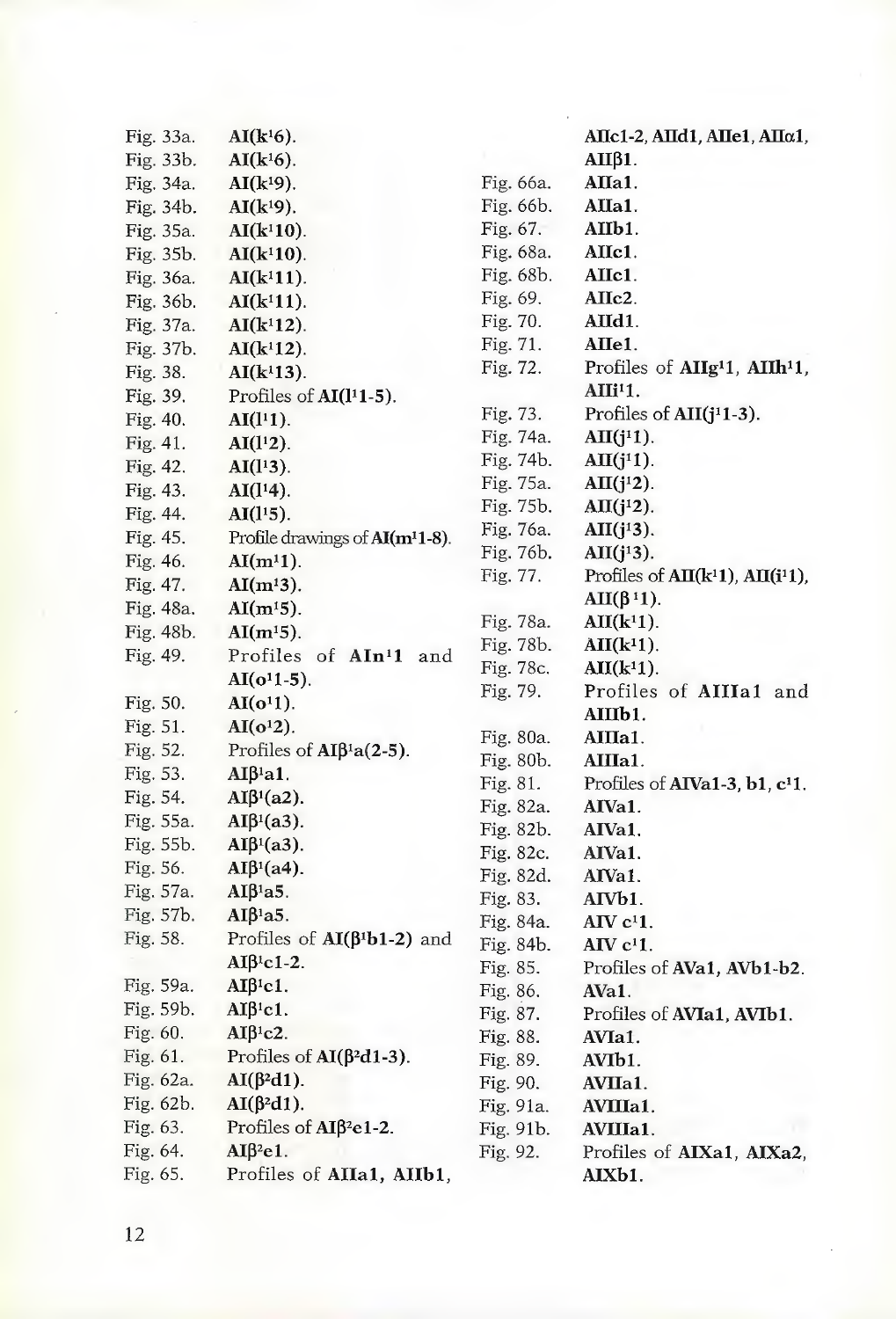| Fig. 93a.  | AIXa1.                        | Fig. 121.  | $CI(a2)$ .                  |
|------------|-------------------------------|------------|-----------------------------|
| Fig. 93b.  | AIXa1.                        | Fig. 122a. | CIIa1.                      |
| Fig. 93c.  | AIXa1.                        | Fig. 122b. | CIIa1.                      |
| Fig. 94.   | AIXa2.                        | Fig. 122c. | CIIa1.                      |
| Fig. 95.   | Profiles of AXa1, AXb1.       | Fig. 123.  | Profiles of CIII(a1-2),     |
| Fig. 96a.  | AXa1.                         |            | CIIIa3, CIIIb1-2.           |
| Fig. 96b.  | AXa1.                         | Fig. 124.  | $CIII(a2)$ .                |
| Fig. 97a.  | AXb1.                         | Fig. 125.  | Profiles of CIV(a1-2).      |
| Fig. 97b.  | AXb1.                         | Fig. 126.  | $CIV(a1)$ .                 |
| Fig. 98a.  | $AXc11$ .                     | Fig. 127.  | CVa1.                       |
| Fig. 98b.  | $AXc11$ .                     | Fig. 128.  | $CVI(a1)$ .                 |
| Fig. 99.   | Profiles of AXI(a1-2), AXIb1. | Fig. 129.  | $\text{CVI}(a1)$ .          |
| Fig. 100a. | $AXI(a1)$ .                   | Fig. 130.  | CVIIIa1.                    |
| Fig. 100b. | AXI(a1).                      | Fig. 131.  | CIXa1.                      |
| Fig. 101.  | Profiles of BIa1, BIb1,       | Fig. 132.  | CXIa1.                      |
|            | BIc1, BId <sup>1</sup> 1.     | Fig. 133.  | CXIa1.                      |
| Fig. 102.  | BIc1.                         | Fig. 134.  | Hermes in Naples. Museo     |
| Fig. 103.  | Profiles of BIIa1, BIIa2,     |            | Nazionale di Napoli.        |
|            | BIIa3, BIIa4.                 | Fig. 135.  | Terracotta votive head of a |
| Fig. 104a. | BIIa                          |            | child. Museo Gregoriano     |
| Fig. 104b. | <b>BIIa</b>                   |            | Etrusco 13761.              |
| Fig. 104c. | BIIa                          | Fig. 136.  | The Orator, Aule Metle.     |
| Fig. 104d. | BIIa                          |            | Museo Archeologico, Flo-    |
| Fig. 105.  | ВПа3.                         |            | rence.                      |
| Fig. 106.  | Profiles of BIIIa(1-3), BII-  | Fig. 137.  | Votive head from the sanc-  |
|            | Ib1, BIIIc1, BIIId1-3.        |            | tuary at Manganello, Cer-   |
| Fig. 107.  | $\text{BIII}(a2)$ .           |            | veteri. Museo Villa Giulia, |
| Fig. 108.  | $BIII(a3)$ .                  |            | Rome.                       |
| Fig. 109a. | BIIIe1.                       | Fig. 138.  | Head of sarcophagus lid     |
| Fig. 109b. | BIIIe1.                       |            | from Tuscania. Museo Ar-    |
| Fig. 110.  | Profiles of $BIII(f'1-2)$ ,   |            | cheologico di Tuscania.     |
|            | $\mathbf{BIIIg}^{1}$ 1.       | Fig. 139.  | Te 9. Museo Archeologico    |
| Fig. 111.  | Profiles of BIV(a1-8).        |            | di Tuscania.                |
| Fig. 112a. | $\mathrm{BIV}(a4)$ .          | Fig. 140a. | Double head in terracotta,  |
| Fig. 112b. | $\text{BIV}(a4)$ .            |            | probably representing       |
| Fig. 113a. | $\text{BIV}(a6)$ .            |            | Janus. From Porta Nord,     |
| Fig. 113b. | $\mathrm{BIV}(a6)$ .          |            | Vulci. Museo Villa Giulia,  |
| Fig. 114.  | Profiles of Bva1-3, BVb1-2,   |            | Rome.                       |
|            | $BVol$ , $BVal$ .             | Fig. 140b. | Double head in terracotta,  |
| Fig. 115.  | Bva1.                         |            | probably representing       |
| Fig. 116.  | Bva3.                         |            | Janus. From Porta Nord,     |
| Fig. 117.  | BVa1.                         |            | Vulci. Museo Villa Giulia,  |
| Fig. 118.  | <b>BVIa1, BVI(a2-3).</b>      |            | Rome.                       |
| Fig. 119.  | <b>BVIa1.</b>                 | Fig. 141.  | Portrait head in bronze.    |
| Fig. 120.  | BVI(a2).                      |            | From Fiesole.               |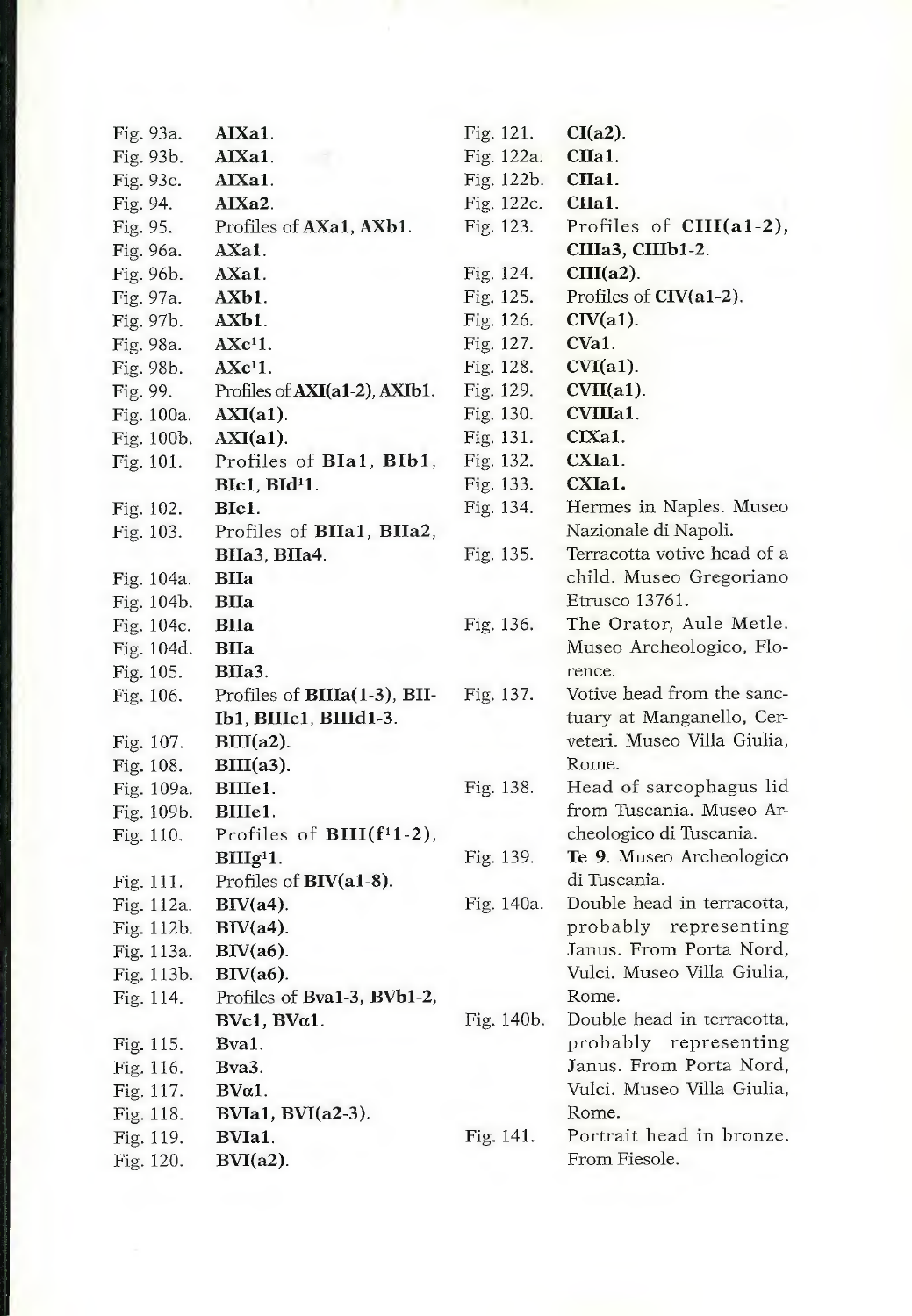#### **BIBLIOGRAPHY**

| <b>AIGNER-FORESTI 1998</b> | LUCIANA AIGNER-FORESTI, Die Integration der Etrusker und<br>das Weiterwirken etruskischen Kulturgutes im repub- |
|----------------------------|-----------------------------------------------------------------------------------------------------------------|
|                            | likanischen und kaiserzeitlichen Rom, Wien 1998.                                                                |
| AKERSTRÖM 1954             | Å. ÅKERSTRÖM, 'Untersuchungen über die figürlichen Ter-                                                         |
|                            | rakottafriese aus Etrurien und Latium. I: Die Friese aus                                                        |
|                            | Velletri und ihre Probleme', OpRom 1, 1954, 191-231.                                                            |
| ALBERTOCCHI 1994           | M. ALBERTOCCHI, Terrecotte figurate della collezione Torno                                                      |
|                            | (Rassegna di studi del Civico Museo archeologico e del                                                          |
|                            | Civico gabinetto numismatico di Milano), Milano 1994.                                                           |
| <b>ALMAGRO GORBEA 1982</b> | M. ALMAGRO-GORBEA, El santuario de Juno en Gabii.                                                               |
|                            | Excavationes 1956-1969, Roma 1982.                                                                              |
| ANDRÉN 1940                | A. ANDRÉN, Architectural terracottas from Etrusco-Italic                                                        |
|                            | temples, Lund & Leipzig 1940.                                                                                   |
| ANDRÉN 1971                | A. ANDRÉN, 'Osservazioni sulle terrecotte architettoniche                                                       |
|                            | etrusco-italiche', OpRom 8, 1971, 1-16.                                                                         |
| ANDRÉN 1991                | A. ANDRÉN, Minnen från min forntid, Göteborg 1991.                                                              |
| ANGELUCCI et al. 1994      | S. ANGELUCCI, P. BORGHESI, D. PAPARONI, 'New data on the                                                        |
|                            | pictorial decoration technique of the Etruscan fictile sar-                                                     |
|                            | cophagi from Tuscania', in The ceramics cultural heritage                                                       |
|                            |                                                                                                                 |
|                            | (Techna-Monographs in Materials and society, 2) (Pro-                                                           |
|                            | ceedings of the international symposium 8th Cimtec-                                                             |
|                            | World ceramics congress and forum on new materials,                                                             |
|                            | Florence, Italy, June 28-July 2, 1994), ed. P. Vincenzini,                                                      |
|                            | 273-278.                                                                                                        |
| ARNOLD 1985                | D. E. ARNOLD, Ceramic theory and cultural process, Cam-                                                         |
|                            | bridge 1985.                                                                                                    |
| ARTHUR 1991                | P. ARTHUR, Romans in Northern Campania (Archaeologi-                                                            |
|                            | cal monographs of the British School at Rome, 1), Lon-                                                          |
|                            | don 1991.                                                                                                       |
| ATTEMA 1993                | P. ATTEMA, An archaeological survey in the Pontine region.                                                      |
|                            | A contribution to the early settlement history of South<br>Lazio 900-100 B.C., I, Groningen 1993.               |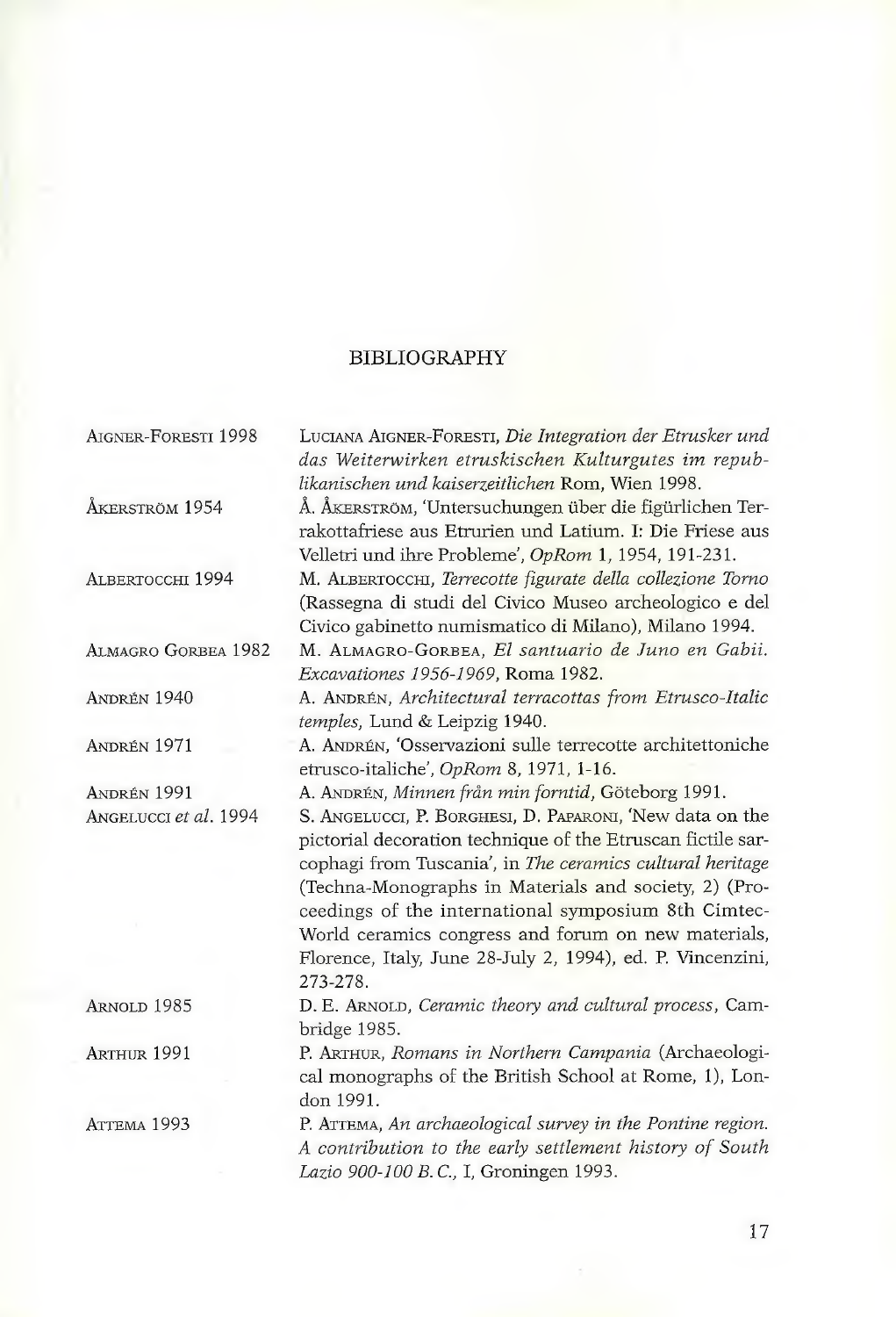| Atti 1989                | Atti del XVII Convegno di Studi Etruschi e Italici (Chi-<br>anciano Terme 1989), Firenze 1993.                                                                                                                                                                    |
|--------------------------|-------------------------------------------------------------------------------------------------------------------------------------------------------------------------------------------------------------------------------------------------------------------|
| <b>ATTOLINI 1985</b>     | I. ArroLINI, 'La centuriazione, la viabilità e gli insedia-<br>menti', in CARANDINI 1985, 139-141.                                                                                                                                                                |
| ATTOLINI et al. 1991     | I. ATTOLINI et al., 'Political geography and productive<br>geography between the valleys of the Albegna and Fiora<br>in northern Etruria', in BARKER & LLOYD 1991, 142-152.                                                                                       |
| <b>BAGLIONE 1976</b>     | M. P. BAGLIONE, Il territorio di Bomarzo (Ricognizioni<br>Archeologiche in Etruria), Roma 1976.                                                                                                                                                                   |
| BARKER & LLOYD 1991      | G. BARKER & D. LLOYD, Roman Landscapes. Archaeological<br>survey in the Mediterranean region (Archaeological Mono-<br>graphs of the British School at Rome, 2), London 1991.                                                                                      |
| <b>BARR SHARRAR 1990</b> | B. BARR-SHARRAR, 'Coroplast, potter and metalsmith', in<br><b>UHLENBROCK 1990, 31-36.</b>                                                                                                                                                                         |
| BARTEL 1985              | B. BARTEL, 'Comparative historical archaeology and<br>archaelogical theory.', in Dyson 1985, 8-37.                                                                                                                                                                |
| BARTOCCINI 1940          | R. BARTOCCINI, 'Arte e religione nella stipe votiva di<br>Lucera', Iapigia 11, 185-298.                                                                                                                                                                           |
| BARTOCCINI 1961          | R. BARTOCCINI, 'Tre anni di scavi a Vulci', in Atti del VII<br>Congresso Internazionale di Archeologia Classica I, Roma<br>1961, 257-281.                                                                                                                         |
| BARTOCCINI 1963          | R. BARTOCCINI, 'Relazione preliminare sugli scavi di<br>Teano', BdA 16, 1963, 131-165.                                                                                                                                                                            |
| BARTOLONI 1970a          | G. BARTOLONI, 'Alcune terrecotte votive dalle collezioni<br>medicee ora nel Museo Archeologico di Firenze', StEtr<br>38, 1970, 257-270.                                                                                                                           |
| BARTOLONI 1970b          | G. BARTOLONI, 'Pyrgi. Le terrecotte votive', NSc (ser. 8) 24,<br>1970, Suppl. 2, vol. 2, 552-578.                                                                                                                                                                 |
| BECATTI 1955             | G. BECATTI, Oreficerie antiche dalle minoiche alle bar-<br>bariche, Roma 1955.                                                                                                                                                                                    |
| BESQUES 1972             | S. MOLLARD BESQUES, Musée national du Louvre, Cata-<br>logue raisonné des figurines et reliefs en terre cuite grecs,<br>étrusques et romaines III, Époques hellénistique et<br>romaine. Grèce et Asie Mineure, Paris 1972.                                        |
| BESQUES 1973             | S. MOLLARD BESQUES, 'Le commerce des figurines en<br>terre cuite au IV <sup>e</sup> siècle av. J.-C. entre les ateliers ioniens<br>et attiques', in The Proceedings of the Xth International<br>Congress of Classical Archaeology, Ankara-Izmir 1973,<br>617-626. |
| Bianchi Bandinelli 1929  | R. BIANCHI BANDINELLI, Sovana, Firenze1929.                                                                                                                                                                                                                       |
| BIZARRI 1959             | M. Bizarri, 'Marsiliana d'Albegna. Rinvenimento di una<br>stipe in località S. Sisto', NSc 1959, ser. 8, vol. XIII, 89-101.                                                                                                                                       |
| <b>BLAGG 1979</b>        | T. BLAGG, 'The use of terracotta for architectural orna-<br>ment in Italy and the Western provinces', in McWHIRR<br>1979, 267-284.                                                                                                                                |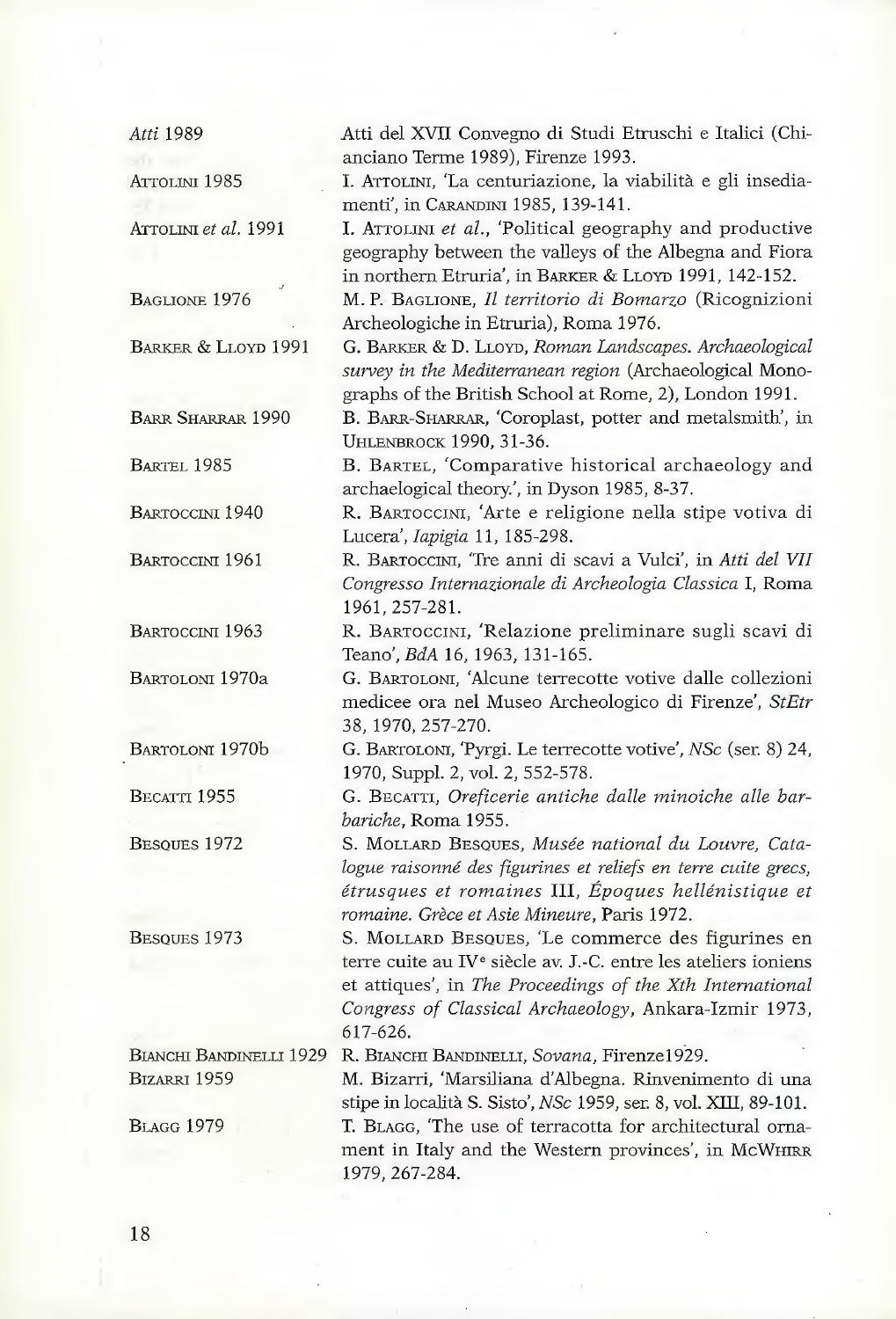| <b>BLAGG 1985</b>        | F.C. BLAGG, 'Cult practice and its social context in the<br>religious sanctuaries of Latium and South Etruria; the                                                                       |
|--------------------------|------------------------------------------------------------------------------------------------------------------------------------------------------------------------------------------|
| Ω,                       | sanctuary of Diana at Nemi', in Classical and medieval<br>archaeology. Papers in italian archaeology 4:4 (BAR-IS,<br>246), Oxford 1985.                                                  |
| <b>BLATTER 1960</b>      | R. BLATTER, 'Ein etruskisch-römischer Votivkopf', AK 3,<br>1960, 41-44.                                                                                                                  |
| Bocci Pacini 1985        | P. Bocci PACINI, 'La stipe di via della Società operaia ad<br>Arezzo', in CRISTOFANI 1985a, 179-185.                                                                                     |
| BOETHIUS 1962            | A. BOETHIUS (ed.), Etruscan culture. Land and people,<br>Malmö 1962.                                                                                                                     |
| BONGHI JOVINO 1961       | M. BONGHI JOVINO, 'Una statuetta fittile di crioforo del<br>Museo di Capua', ArchCl 13, 1961, 141-144.                                                                                   |
| BONGHI JOVINO 1965       | M. BONGHI JOVINO, Capua preromana. Terrecotte votive I,<br>Firenze 1965.                                                                                                                 |
| BONGHI JOVINO 1971       | M. BONGHI JOVINO, Capua preromana. Terrecotte votive<br>Catalogo del Museo Provinciale Campano. Le statue II,<br>Firenze 1971.                                                           |
| BONGHI JOVINO 1990       | M. BONGHI JOVINO (ed.), Artigiani e botteghe nell'Italia pre-<br>romana. Studi sulla coroplastica di area etrusco-laziale-<br>campana (Studia archaeologica, 56.), Roma 1990.            |
| BOOKIDIS & FISCHER 1972  | N. BOOKIDIS & J.E. FISCHER, 'The Sanctuary of Demeter<br>and Kore at Acrocorinth. Preliminary report IV: 1969-<br>70', Hesperia 41, 1972, 316f.                                          |
| <b>BOUMA 1996</b>        | J.W. BOUMA, Religio Votiva: the archaeology of Latial<br>votive religion. The $5th - 3rd$ c. BC votive deposit west of the main<br>temple at Satricum Borgo Le Ferriere, Groningen 1996. |
| <b>BREITENSTEIN 1941</b> | N. BREITENSTEIN, Danish National Museum, Catalogue of<br>Terracottas, Copenhagen 1941.                                                                                                   |
| BRENDEL 1980             | O. BRENDEL, Etruscan Art, Kingsport, Tennessee 1980.                                                                                                                                     |
| BRIJDER 1984             | H.A.G. BRIDER (ed.) Ancient Greek and Related Pottery,<br>Proceedings of the International Vase Symposium in Ams-<br>terdam 1984, Amsterdam 1984.                                        |
| BROWN 1980               | F.E. Brown, Cosa The making of a Roman Town, Ann<br>Arbor 1980.                                                                                                                          |
| BROWN et al. 1960        | F.E. BROWN, E. HILL RICHARDSON & L. RICHARDSON, Cosa<br>II. The temples of the Arx (=MAAR, 26), Roma 1960.                                                                               |
| BRUNT 1971               | P.A. BRUNT, Italian manpower, Oxford 1971.                                                                                                                                               |
| BRUUN 1970               | P. BRUUN, 'Lex Iulia municipalis och Etruriens romanis-<br>ering', Societas Scientiarum Fennica, Arsbok 48 B:1,<br>Helsingfors 1970.                                                     |
| <b>BRUUN 1975</b>        | P. BRUUN, 'Conclusion: the Roman census and Roman-<br>ization under Augustus', in BRUUN et al. 1975, 435-505.                                                                            |
| <b>BRUUN</b> et al. 1975 | P. BRUUN et al., Studies in the romanization of Etruria<br>(Acta Instituti Romani Finlandiae, 5), Roma 1975.                                                                             |

19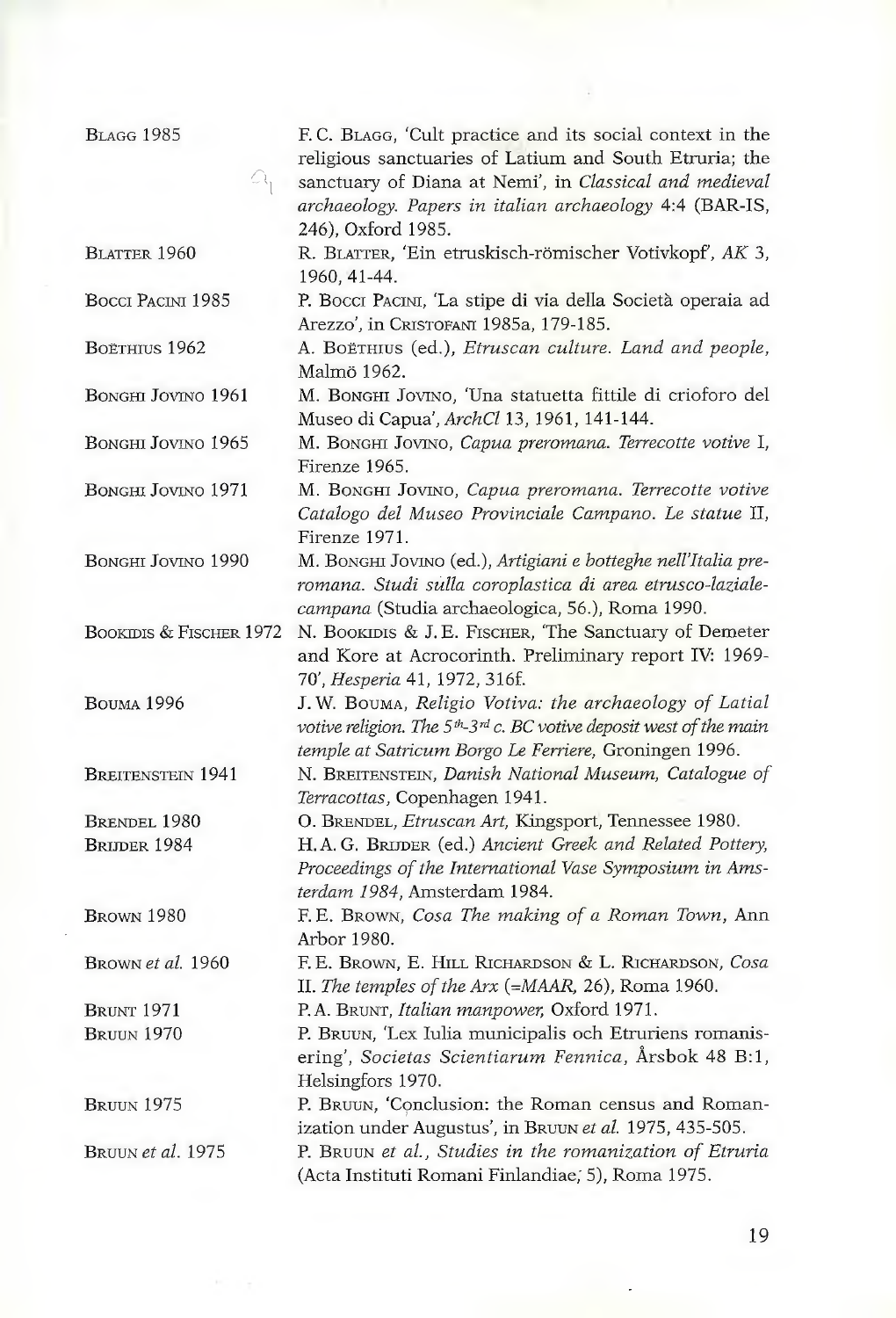| <b>BURR 1934</b>          | D. Burr, Terra-cottas from Myrina in the Museum of Fine<br>Arts, Boston, Vienna 1934.                                                                                                                                                                                       |
|---------------------------|-----------------------------------------------------------------------------------------------------------------------------------------------------------------------------------------------------------------------------------------------------------------------------|
| <b>BURR THOMPSON 1939</b> | D. BURR THOMPSON, 'Mater Caelaturae: Impressions from<br>ancient metalwork' Hesperia 8, 1939, 285-316.                                                                                                                                                                      |
| <b>BURR THOMPSON 1963</b> | D. BURR THOMPSON, Troy. The Terracotta Figurines of the<br>Hellensistic Period, Troy Supplementary Mpnpgraph 3,<br>Princeton 1963.                                                                                                                                          |
| CALVANI MARINI            | M. CALVANI MARINI, 'Un gruppo di terrecotte al Museo<br>Nazionale dell'Aquila', StEtr 36, 1968, 179-192.                                                                                                                                                                    |
| CAMPOREALE 1991           | G. CAMPOREALE, 'L'Ethnos dei Falisci secondo gli scrittori<br>antichi', in Miscellanea etrusca e italica in onore di Massi-<br>mo Pallottino, ArchCl 43, 1991, 209-221.                                                                                                     |
| <b>CAPINI 1991</b>        | S. CAPINI, 'Venafro', in La Romanisation 1991, 21-33.                                                                                                                                                                                                                       |
| CARAFA 1996               | P. CARAFA, 'Le terrecotte figurate della stipe di Ariccia.<br>Considerazioni sull'artigianato artistico di un centro del<br>Latium Vetus in età ellenistica', ArchCl 48, 1996, 273-294.                                                                                     |
| CARANDINI 1985            | A. CARANDINI (ed.) La romanizzazione dell'Etruria: il terri-<br>torio di Vulci, Milano 1985.                                                                                                                                                                                |
| Carta Geologica 1969      | SERVIZIO GEOLOGICO D'ITALIA, Carta geologica d'Italia,<br>Foglio 136, Firenze 1969.                                                                                                                                                                                         |
| CASSOLA 1988              | F. CASSOLA, 'Aspetti sociali e politici della colonizza-<br>zione', DialArch 6, 1988, 5-17.                                                                                                                                                                                 |
| CASTAGNOLI 1974           | F. CASTAGNOLI, Ricognizione archeologica e documen-                                                                                                                                                                                                                         |
|                           | tazione cartografica (Quaderni dell'Istituto di topografia                                                                                                                                                                                                                  |
|                           | antica dell'università di Roma, 6), Roma 1974.                                                                                                                                                                                                                              |
| CASTAGNOLI et al. 1975    | F. CASTAGNOLI et al., Lavinium II, Le tredici are, Roma<br>1975.                                                                                                                                                                                                            |
| CATALDI 1993              | M. CATALDI, 'Terrecotte archaiche e tardo-archaice da<br>Tarquinia', in RYSTEDT et al. 1993, 207-220.                                                                                                                                                                       |
| CELUZZA et al. 1982       | M. G. CELUZZA, EDINA REGOLI, 'La Valle d'Oro nel territo-<br>rio di Cosa. Ager Cosanus e ager Veientanus a confron-<br>to.', D'arch 1, 1982, 31-62.                                                                                                                         |
| CIAGHT 1993               | S. CIAGHI, Le terrecotte figurate da Cales del Museo nazio-<br>nale di Napoli, Roma 1993.                                                                                                                                                                                   |
| COARELLI 1986             | F. COARELLI (ed.), Fregellae II. Il santuario di Esculapio,<br>Roma 1986.                                                                                                                                                                                                   |
| COLONNA 1974              | G. COLONNA, 'La cultura dell'Etruria meridionale interna<br>con particolare riguardo alle necropoli rupestri', in<br>Aspetti e problemi dell'Etruria interna (Atti dell'VIII Con-<br>vegno Nazionale di Studi Etruschi ed Italici [Orvieto<br>1972], Firenze 1974, 253-272. |
| COLONNA 1982              | G. COLONNA, 'La tomba dei Velisina a Norchia e la cro-<br>nologia dei sarcofagi tardo-etruschi', Quaderni per il Cen-<br>tro di Studi di Archeologia. Etrusco-Italico. (Archeologia<br>nella Tuscia I), Roma 1982, 23-34.                                                   |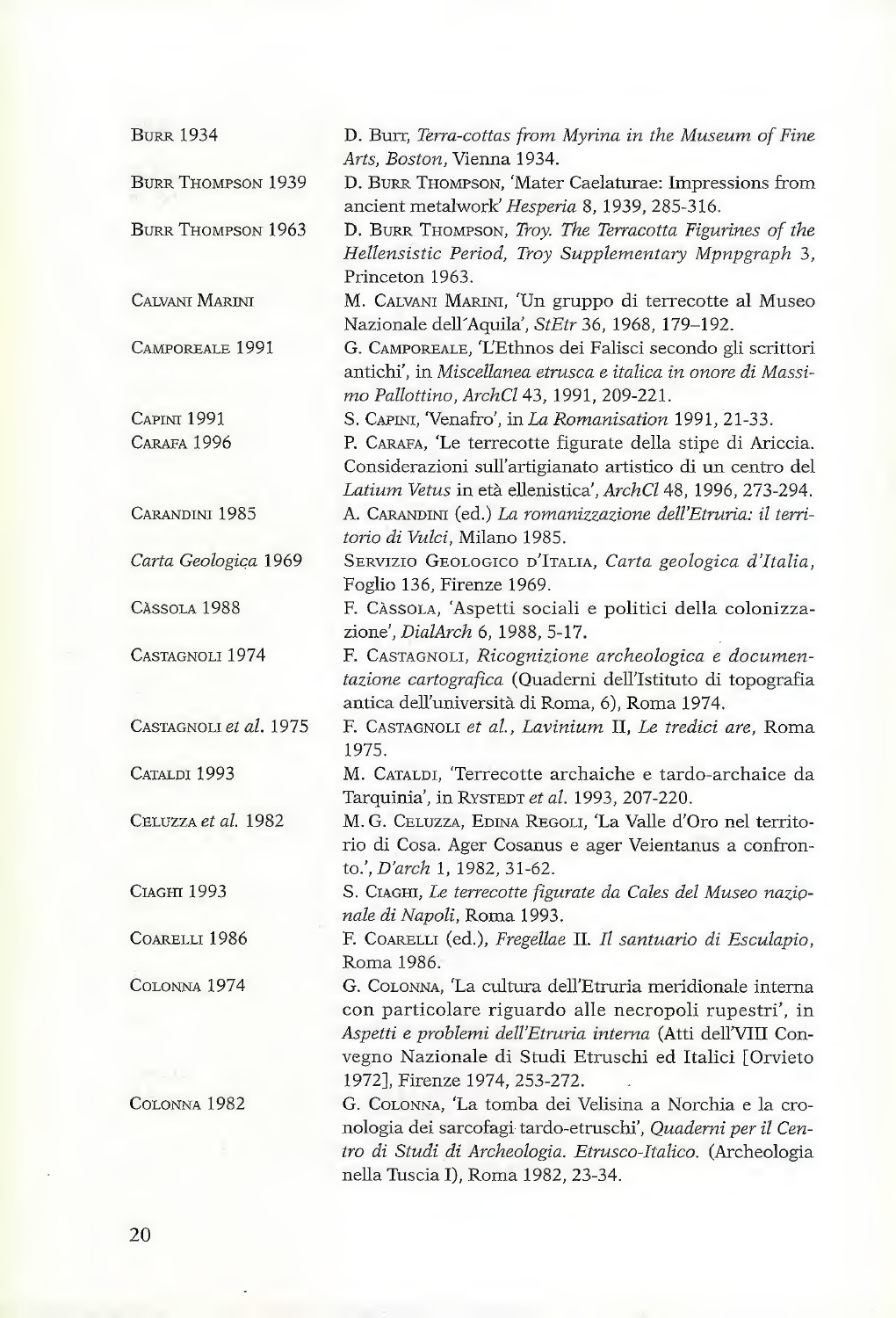| COLONNA 1984-85                    | G. COLONNA, 'Novità sui culti di Pyrgi', RPAA 57, 1984-85,<br>57-88.                                                                                                                     |
|------------------------------------|------------------------------------------------------------------------------------------------------------------------------------------------------------------------------------------|
| COLONNA 1985                       | G. COLONNA, 'Per una cronologia della pittura etrusca di<br>età ellenistica', in Richerche di pittura ellenistica, in<br>QuadDialArch 1, Roma 1985, 139-162.                             |
| COLONNA 1989-90                    | G. COLONNA, 'Il posto dell'Arringatore nell'arte etrusca di<br>età ellenistica', StEtr 56, 1989-90, 99-119.                                                                              |
| COLONNA in press                   | G. COLONNA, 'Depositi votivi tra protostoria e storia', in<br>COMELLA, TORELLI in press.                                                                                                 |
| COLONNA Di Paolo &<br>COLONNA 1978 | E. COLONNA DI PAOLO & G. COLONNA, Norchia I, Roma<br>1978.                                                                                                                               |
|                                    |                                                                                                                                                                                          |
| COMELLA & STEFANI 1990             | A. COMELLA & G. STEFANI, Materiali votivi del santuario di<br>Campetti a Veio (Corpus delle stipi votive in Italia I,<br>Regio VII, 2, Roma 1990.                                        |
| COMELLA 1978                       | A. COMELLA, Il materiale votivo tardo di Gravisca, Roma 1978.                                                                                                                            |
| COMELLA 1981                       | A. COMELLA, 'Tipologia e diffusione dei complessi votivi in<br>Italia in epoca medio- e tardo-repubblicana. Contributo alla<br>storia dell'artigianato antico', MEFRA 93, 1981, 717-803. |
| COMELLA 1982                       | A. COMELLA, Il deposito votivo presso L'ara della Regina<br>(Archaeologica, 22), Roma 1982.                                                                                              |
| Comella 1986                       | A. COMELLA, I materiali votivi di Falerii (Corpus delle stipi<br>votive in Italia I, Regio VII, 1), Roma 1986.                                                                           |
| COMELLA 1993                       | A. COMELLA, review of Bonghi Jovino 1990, ArchCl 46,<br>1993, 414-421.                                                                                                                   |
| COMELLA in press                   | A. COMELLA, 'Il messaggio delle offerte dei santuari etr-<br>usco-italici di periodo medio- e tardo-repubblicano', in<br>Comella & Torelli in press.                                     |
| <b>COMELLA &amp; TORELLI</b>       | A. COMELLA & M. TORELLI (eds.), Depositi votivi e culti                                                                                                                                  |
| in press                           | dell'Italia antica dall'étà arcaica a quella tardo-repubbli-<br>cana. Perugia, 1 giugno-4 giugno 2000 in press.                                                                          |
| CORNELL 1989                       | T.J. CORNELL, 'Rome and Latium to 390 B.C.', CAH3<br>VII:2, Cambridge 1989, 247-308.                                                                                                     |
| COSTANTINI 1985                    | S. COSTANTINI, 'I santuari e culti', in Carandini 1985, 74.                                                                                                                              |
| COSTANTINI 1995                    | S. COSTANTINI, Il deposito votivo del santuario campestre<br>di Tessennano (Corpus delle stipi votive in Italia VIII,<br>Regio VII, 4), Roma 1995.                                       |
| CRISTOFANI 1973                    | M. CRISTOFANI, review of Harris 1971, StEtr 51, 1973,<br>587-591.                                                                                                                        |
| CRISTOFANI 1978                    | M. CRISTOFANI, L'arte degli Etruschi. Produzione e con-<br>sumo, Torino 1978.                                                                                                            |
| CRISTOFANI 1982                    | M. CRISTOFANI, 'Per una storia del collezionismo archeo-<br>logico nella Toscana granducale, IV. Gli ex voto di Nemi',<br>Prospettiva 1982, 8-81.                                        |
| CRISTOFANI 1985a                   | M. CRISTOFANI, I bronzi degli Etruschi, Roma 1985.                                                                                                                                       |
| CRISTOFANI 1985b                   | M. CRISTOFANI (ed.), Civiltà degli Etruschi, Milano 1985.                                                                                                                                |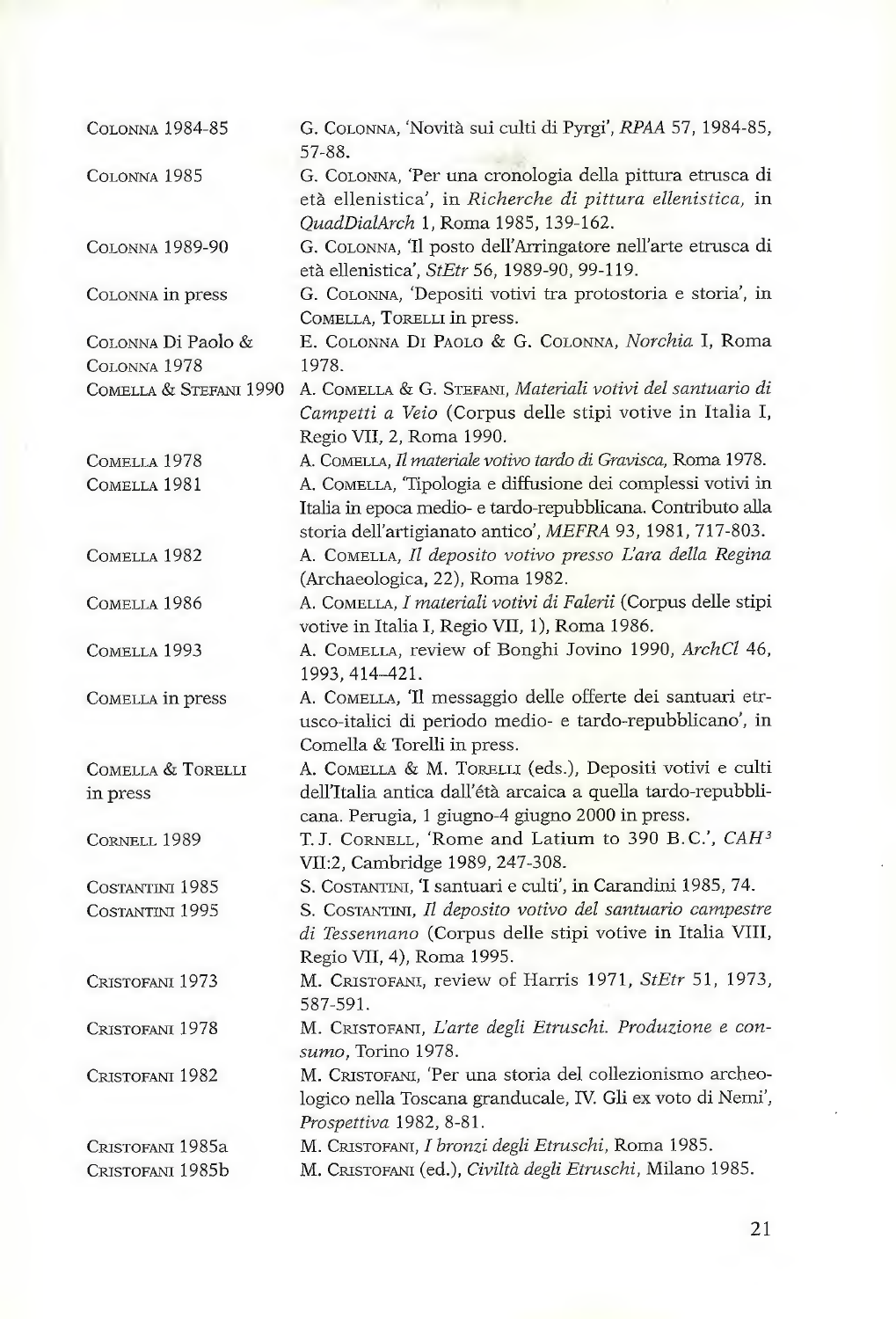| CUOMO DI CAPRIO 1974        | N. CUOMO DI CAPRIO, 'Fornaci per ceramica a Locri',<br>Klearchos 61-64, 1974, 43-65.                                                                               |
|-----------------------------|--------------------------------------------------------------------------------------------------------------------------------------------------------------------|
| CUOMO DI CAPRIO 1979        | N. CUOMO DI CAPRIO, 'Pottery and tile-kilns in South Italy<br>and Sicily', in McWHIRR 1979, 73-95.                                                                 |
| CUOMO DI CAPRIO 1985        | N. Cuomo DI CAPRIO, La ceramica in archeologia (Collana<br>La Fenice, 6), Roma 1985.                                                                               |
| CURRI & SORBELLI 1973       | C. CURRI & S. SORBELLI, 'Note sulla tecnologia delle<br>officine ceramiche etrusche e della scuola coroplastica di<br>Veio', StEtr 41, 1973, 245-266.              |
| D'ERCOLE 1990               | M.C. D'ERCOLE, La stipe votiva del Belvedere a Lucera (Cor-<br>pus delle stipi votive in Italia, Regio II, 2), Roma 1990.                                          |
| DAMGAARD ANDERSEN<br>1993   | H. DAMGAARD ANDERSEN, 'Archaic architectural terracottas<br>and their relation to building identification', in Rysrepr<br>et al. 1993, 71-86.                      |
| DAMGAARD ANDERSEN<br>1999   | H. DAMGAARD ANDERSEN, Etruscan architecture from the<br>Archaic Period (c. 640-480 B.C.) I-V, Copenhagen 1999.                                                     |
| DARVILL 1979                | T. DARVILL, 'A petrological study of LHS and TPF<br>stamped tiles from the Cotswold region', in McWHIRR<br>1979, 309-349.                                          |
| <b>DEGRASSI 1961-62</b>     | A. DEGRASSI, 'Il sepolcro dei Salvii a Ferento e le sue<br>iscrizioni', RendPontAcc 34, 1961-62, 59-77.                                                            |
| DEL CHIARO 1967             | M.A. DEL CHIARO, Etruscan art from West Coast collec-<br>tions, Santa Barbara, CA 1967.                                                                            |
| Del Chiaro 1974             | M.A. DEL CHIARO, 'University of California, Santa Bar-<br>bara. Excavations at Ghiaccio Forte, Tuscany (First Cam-<br>paign, Summer 1973)', AJA 78, 1974, 385-390. |
| DEL CHIARO 1976             | M.A. DEL CHIARO, Etruscan Ghiaccio Forte (University of<br>California Santa Barbara excavations 1972-1973), Santa<br>Barbara, CA 1976.                             |
| DELLA SETA 1918             | A. DELLA SETA, Museo di Villa Giulia I, Roma 1918.                                                                                                                 |
| <b>DI VITA 1954</b>         | A. DI VITA, 'Due matrice della stessa serie da Scornavac-<br>che e Selinunte', Archeologia e Storia della Sicilia Orien-<br>tale, 7, 1954.                         |
| DOBESCH 1998                | G. DOBESCH, 'Ende und metamorphose des etruskertums.<br>Grundsätzliche gedanken zu einer konkreten fallstudie',<br>in AIGNER-FORESTI 1998, 29-147.                 |
| DONDERO & PENSABENE<br>1982 | I. DONDERO & P. PENSABENE eds., Roma Repubblicana fra<br>il 509 e il 270 A.C., Roma 1982.                                                                          |
| Dorn 1937                   | T. DORN, 'Zur Geschichte des italisch-etruskischen<br>Porträts', RM 52, 1937, 119-139.                                                                             |
| <b>DYSON 1978</b>           | S.L. DYSON, 'Settlement Patterns in the Ager Cosanus:<br>the Wesleyan University Research, 1974-1976', JFA 5,<br>1978, 251-268.                                    |
| DYSON 1985                  | S.L. DYSON, Comparative Studies in the Archaeology of<br>Colonialism, Oxford 1985.                                                                                 |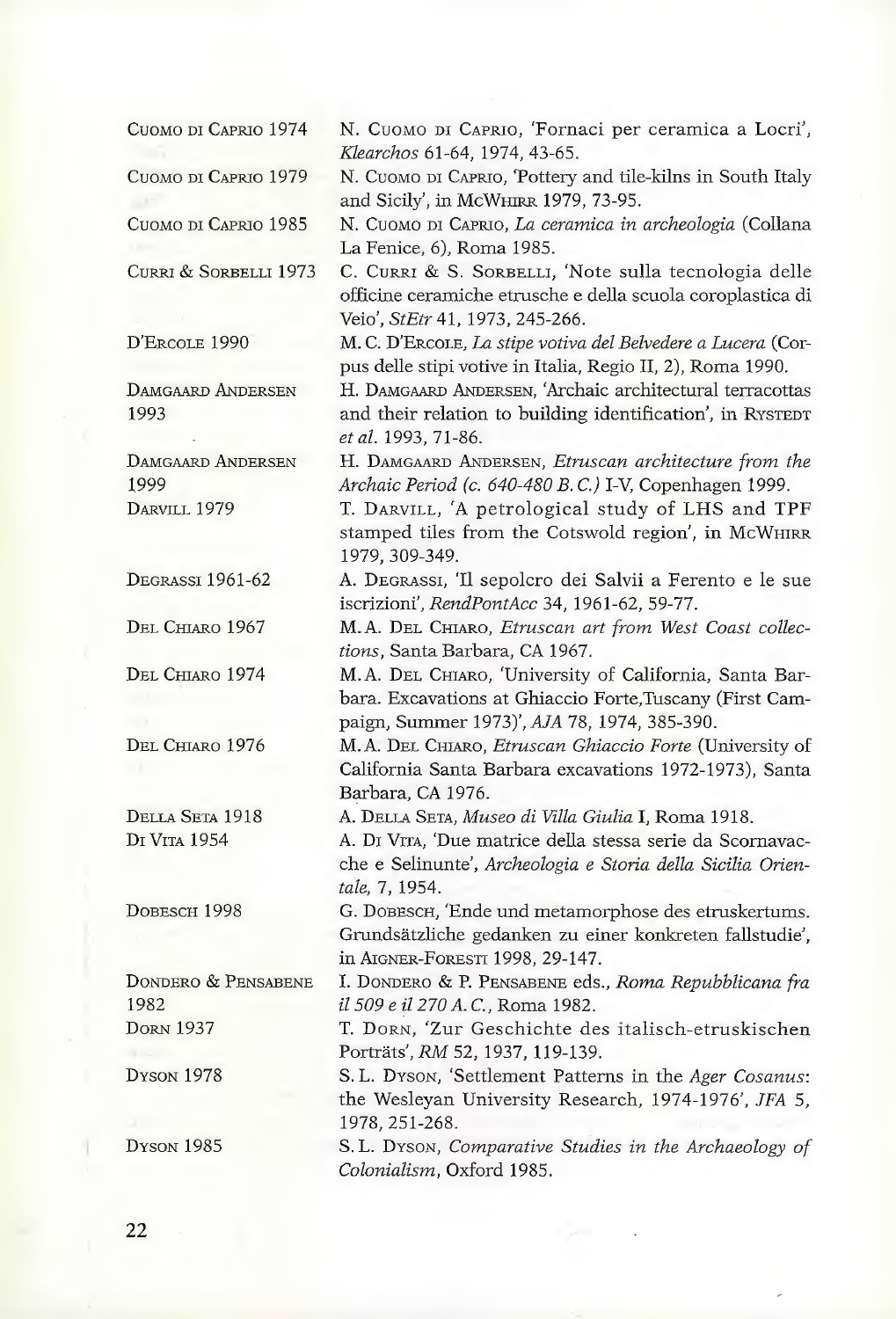| EDLUND 1988                            | I. EDLUND, The gods and the place. Location and function of<br>sanctuaries in the countryside of Etruria and Magna Grae-<br>cia (700-400 B.C.) (Acta Rom-4°, 43), Stockholm 1988.                                                                                                                       |
|----------------------------------------|---------------------------------------------------------------------------------------------------------------------------------------------------------------------------------------------------------------------------------------------------------------------------------------------------------|
| <b>EDLUND GANTZ 1972</b>               | I. EDLUND GANTZ, 'The seated statue akroteria from Pog-<br>gio Civitate (Murlo)', DialArch 6, 1972, 167-235.                                                                                                                                                                                            |
| FENELLI 1975                           | M. FENELLI, 'Contributo per lo studio del votivo anatomi-<br>co', ArchCl 27, 1975, 206-252.                                                                                                                                                                                                             |
| <b>FENELLI 1989/90</b>                 | M. FENELLI, 'Culti a Lavinium: le evidenze archeolo-<br>giche', in Anathema. Atti del convegno internazionale re-<br>gime delle offerte e vita dei santuari nel Mediterraneo antico,<br>Roma 15-18 giugno 1989 (Scienze dell'Antichità Storia<br>Archeologia Antropologia, 3-4), Roma 1989-90, 487-505. |
| FERREA 1986                            | L. FERREA, 'Teste votive', in FERREA et al. 1986, 91-127.                                                                                                                                                                                                                                               |
| FERREA et al. 1986                     | L. FERREA & A. PINNA (con i contributi di D. Degrassi e<br>M. Verzar Bass), 'Il deposito votivo', in COARELLI 1986.                                                                                                                                                                                     |
| FORSÉN 1996                            | B. FORSEN, Griechische Gliederweihungen (Papers and<br>Monographs of the Finnish Institute at Athens, 4),<br>Helsinki 1996.                                                                                                                                                                             |
| FREIER 1965                            | H. FREIER, Caput velare, Tübingen 1965.                                                                                                                                                                                                                                                                 |
| <b>GABBA &amp; PASOUINUCCI</b>         | E. GABBA and M. PASQUINUCCI, Strutture agrarie e alleva-                                                                                                                                                                                                                                                |
| 1979                                   | mento transhumante nell'Italia romana (III-I sec. A.C.),<br>Pisa 1979.                                                                                                                                                                                                                                  |
| GABRICI 1906                           | E. GABRICI, 'Bolsena. Scavi nel sacellum della dea Nortia<br>sul Pozzarello', MonAnt 16, 1906, 169-240.                                                                                                                                                                                                 |
| <b>GALSTERER 1976</b>                  | H. GALSTERER, 'Herrschaft und Verwaltung im repub-<br>likanischen Italien', Münchner Beiträge zur Papyrus-<br>forschung und antiken Rechtsgeschichte., München 1976.                                                                                                                                    |
| <b>GANTZ 1974</b>                      | T.N. GANTZ, 'Terracotta figured friezes from the work-<br>shop of Vulca', OpRom 10, 1974, 1-22.                                                                                                                                                                                                         |
| <b>GARNSEY &amp; WHITTAKER</b><br>1978 | P.D.A. Garnsey, C.R. Whittaker, Imperialism in the<br>Ancient World, cambridge 1978.                                                                                                                                                                                                                    |
| <b>GATTI LO GUZZO 1978</b>             | L. GATTI Lo GUZZO, Il deposito votivo dall'Esquilino detto<br>di Minerva Medica, Firenze 1978.                                                                                                                                                                                                          |
| GAZZETTI 1985                          | G. GAZZETTI, 'Castro territory settlement in Roman<br>times', in Classical and medieval archaeology. Papers in<br>italian archaeology 4:4 (BAR-IS 243), 1985, 275-280.                                                                                                                                  |
| <b>GENTILI 1994</b>                    | M.D. GENTILI, I sarcofagi etruschi in terracotta di età<br><i>recente</i> (=Archaeologica, 108), Roma 1994.                                                                                                                                                                                             |
| <b>GENTILI 1997</b>                    | M.D. GENTILI, 'Sarcofagi fittili etruschi d'età ellenistica:<br>due novi esemplari', in NARDI et al. 1997, 370-380. Etrusca<br>et Italica. Scritti in ricordo di Massimo Pallottino. (Istituti<br>editoriali ploigrafici internazionali), Pisa, Roma 1997.                                              |
| GENTILI in press                       | M.D. GENTILI, 'Riflessioni sul fenomeno dei depositi<br>votivi di tipo etrusco-laziale-campano', in COMELLA &<br>TORELLI in press.                                                                                                                                                                      |

ţ.

23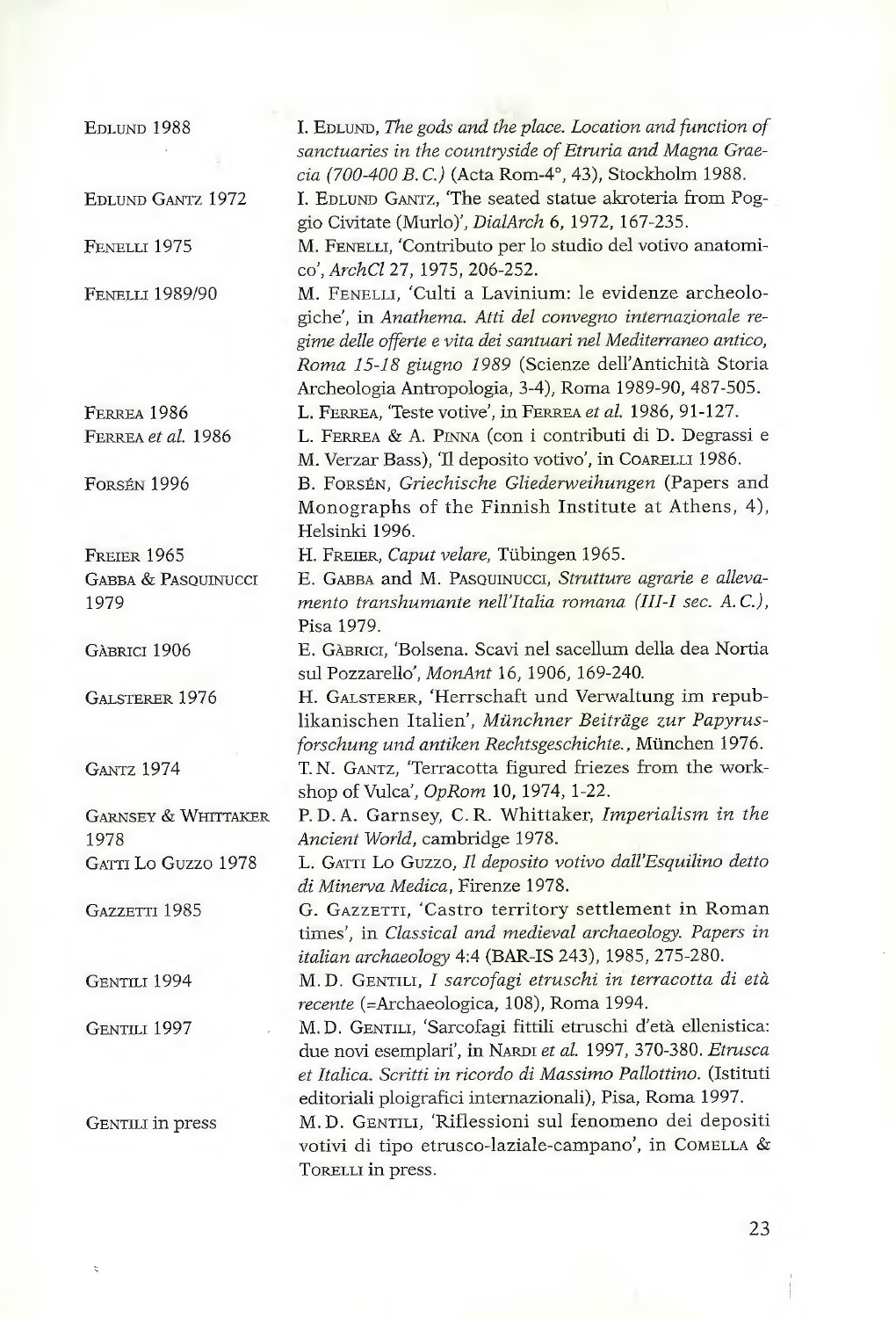| <b>GIARDINA &amp; SCHIAVONE</b> | A. GIARDINA, A. SCHIAVONE (eds), Società romana e pro-                                                                                                                                                                      |
|---------------------------------|-----------------------------------------------------------------------------------------------------------------------------------------------------------------------------------------------------------------------------|
| 1981                            | duzione schiavistica, Rome and Bari 1981.                                                                                                                                                                                   |
| <b>GINGE 1993</b>               | B. GINGE, 'Votive deposits in Italy: new perspectives on<br>old finds', JRA 6, 1993, 285-288.                                                                                                                               |
| <b>GIRARDON 1993</b>            | S. GIRARDON, 'Anceint Medicine and Anatomical Votives<br>in Italy', Institute of Archaeology. Bulletin 30, 1993, 29-40.                                                                                                     |
| Glyptothek 1928                 | Bildertafeln des etruskischen Museums (Helbig Museum)<br>der Ny Carlsberg Glyptothek, Kopenhagen 1928.                                                                                                                      |
| GOETHERT 1974                   | K.P. GOETHERT, Typologie und Chronologie der jünger-<br>etruskischen Steinsarcophage, Bonn 1974.                                                                                                                            |
| GRAHAM et. al. 1972             | J. GRAHAM, R. HEIZER & T. HESTER, A bibliography of<br>replication experiments in archaeology, Berkeley, CA 1972.                                                                                                           |
| GUAITOLI 1974                   | M. GUAITOLI, 'Inquadramento storico topografico', in<br>CASTAGNOLI 1974, 47-70.                                                                                                                                             |
| GUGGISBERG 1988                 | M. GUGGISBERG, 'Terrakotten von Argos', BCH 112, 1988,<br>208-237.                                                                                                                                                          |
| HACKENS 1963                    | T. HACKENS, Favisae. Études Étrusco-italiques Mélanges<br>pour le 25e anniversaire de la Chaire d'Étruscologie à l'U-<br>niversité de Louvain (Recueil de travaux d'histoire et de<br>Philologie, ser. 4, 31), Leuven 1963. |
| HADAS-LEBEL 1998                | J. HADAS-LEBEL, 'La sopravvivenza della lingua e della<br>cultura etrusca nelle iscrizioni bilingui etrusco-latine', in<br>AIGNER-FORESTI 1998.                                                                             |
| HAFNER 1965                     | G. HAFNER, 'Frauen- und Mädchenbilder aus Terracotta<br>im Museo Gregoriano Etrusco', RM 72, 1965, 41-61.                                                                                                                   |
| <b>HAFNER 1966/67</b>           | G. HAFNER, 'Männer- und Jünglingsbilder aus Terracotta<br>im Museo Gregoriano Etrusco', RM 73-74, 1966-67, 29-52.                                                                                                           |
| Hafner 1969                     | G. HAFNER, 'Etruskische Togati', AntPl 9, 1969, 23-45.                                                                                                                                                                      |
| HAFNER 1970                     | G. HAFNER, 'Römische und italische Porträts des 4.<br>Jahrhunderts v. Chr.', RM 77, 1970, 46-71.                                                                                                                            |
| HAFNER 1982                     | G. HAFNER, 'Zwei Etruskische Bildnisstatuen', in Antike<br>Kunstwerke aus der Sammlung Ludvig II, Terrakotten und<br>Bronzen, Beilage 10, Basel 1982, 218-235.                                                              |
| Hampe & Winter 1965             | R. HAMPE & A. WINTER, Bei Töpfern und Zieglern in Südi-<br>talien, Sizilien und Griechenland, Mainz 1965.                                                                                                                   |
| Harris 1971                     | W.V. HARRIS, Rome in Etruria and Umbria, Oxford 1971.                                                                                                                                                                       |
| HARRIS <sub>1993</sub>          | W.V. HARRIS (ed.), The inscribed economy: production<br>and distribution in the Roman empire in the light of<br>instrumentum domesticum (JRA Supplementary Series,<br>6), Ann Arbor, MI 1993.                               |
| Haynes 1960                     | S. HAYNES, 'Etruskische Bronzekopfgefässe aus hellenis-<br>tischer Zeit', JRGZM 6, 1959, 115-127.                                                                                                                           |
| Heimann 1982                    | R.B. HEIMANN, 'Porosimetric investigations of Roman<br>Terra Sigillata molds from Rheinzabern, Germany', in<br>Archaeological ceramics, J. Olin & A. Franklin (eds),<br>Washington D.C. 1982, 209-217.                      |